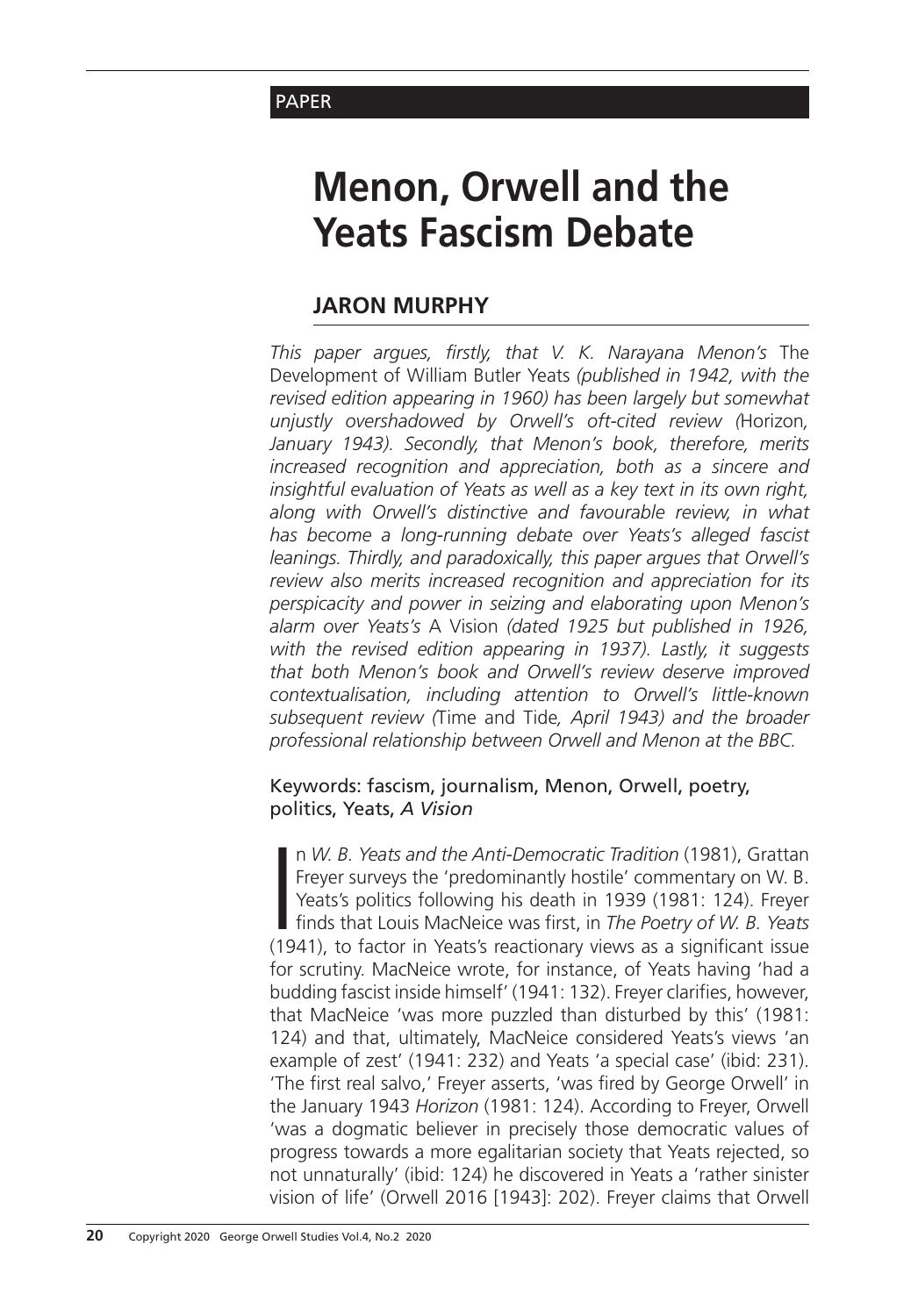'did not really like Yeats' and, in common with 'most down-toearth Englishmen, he found Yeats's whimsy and rhetorical posturing artificial and irritating' (1981: 124-125). Nevertheless, Freyer insists, Orwell 'was too honest a critic to ignore the greatness of the poetry, and he posed squarely the question raised by the fact' (ibid: 125) that 'the best writers of our time have been reactionary in tendency' (Orwell 2016 [1943]: 207). This, Freyer adds, 'has continued to trouble posterity' (1981: 125).

Oddly, however, it is only towards the end of his account that Freyer sees fit to mention, in brackets and in passing, that Orwell was, in fact, reviewing V. K. Narayana Menon's book *The Development of William Butler Yeats* (1942 – not 1933 as dated in Freyer's text). Having quoted Orwell's conclusion that Yeats 'had the outlook of those who reach Fascism by the aristocratic route' (Orwell 2016 [1943]: 204), Freyer cites Orwell's quotation of Menon in reference to Yeats's philosophical treatise *A Vision* (1926, 1937): 'And if the greatest poet of our times is exultantly ringing in an era of Fascism, it seems a somewhat disturbing symptom' (Menon 1942: 93). 'Orwell agrees,' adds Freyer, 'and points out that Yeats's case was not an isolated one' (1981: 125). Orwell's conclusion is consistent, however, with Menon's analysis: Yeats's 'aristocratic bias … seen even in his early poetry' is highlighted almost immediately in the book and traced throughout his career by Menon (1942: 3). In addition, it is Menon who points out not only, for instance, Yeats's 'exultant acceptance of authoritarianism as the only solution' but also that Yeats was not an isolated case (ibid: 91). As Orwell also quotes from Menon: 'One did not quite realise where he was heading. And those who did, like Pound and perhaps Eliot, approved of the stand that he finally took' (1942: 92).

Oddly, too, Freyer cuts Menon out of the equation at the end of his account by selectively quoting a portion (not the whole, as it might seem to anyone not familiar with the original text) of Orwell's memorable final sentence where he affirms that 'a writer's political and religious beliefs are not excrescences to be laughed away, but something that will leave their mark even on the smallest detail of his work' (Orwell 2016 [1943]: 207). Orwell's final sentence actually begins by lauding Menon's expertise, in the context of Orwell's reflection that the 'relationship between Fascism and the literary intelligentsia badly needs investigating, and Yeats might well be the starting-point' (ibid). Orwell writes: 'He is best studied by someone like Mr Menon, who can approach a poet primarily as a poet, but who also knows that a writer's political and religious beliefs are not excrescences to be laughed away… ' (ibid). This is high praise, indeed, for Menon from Orwell but one could hardly have guessed its existence from reading Freyer's account.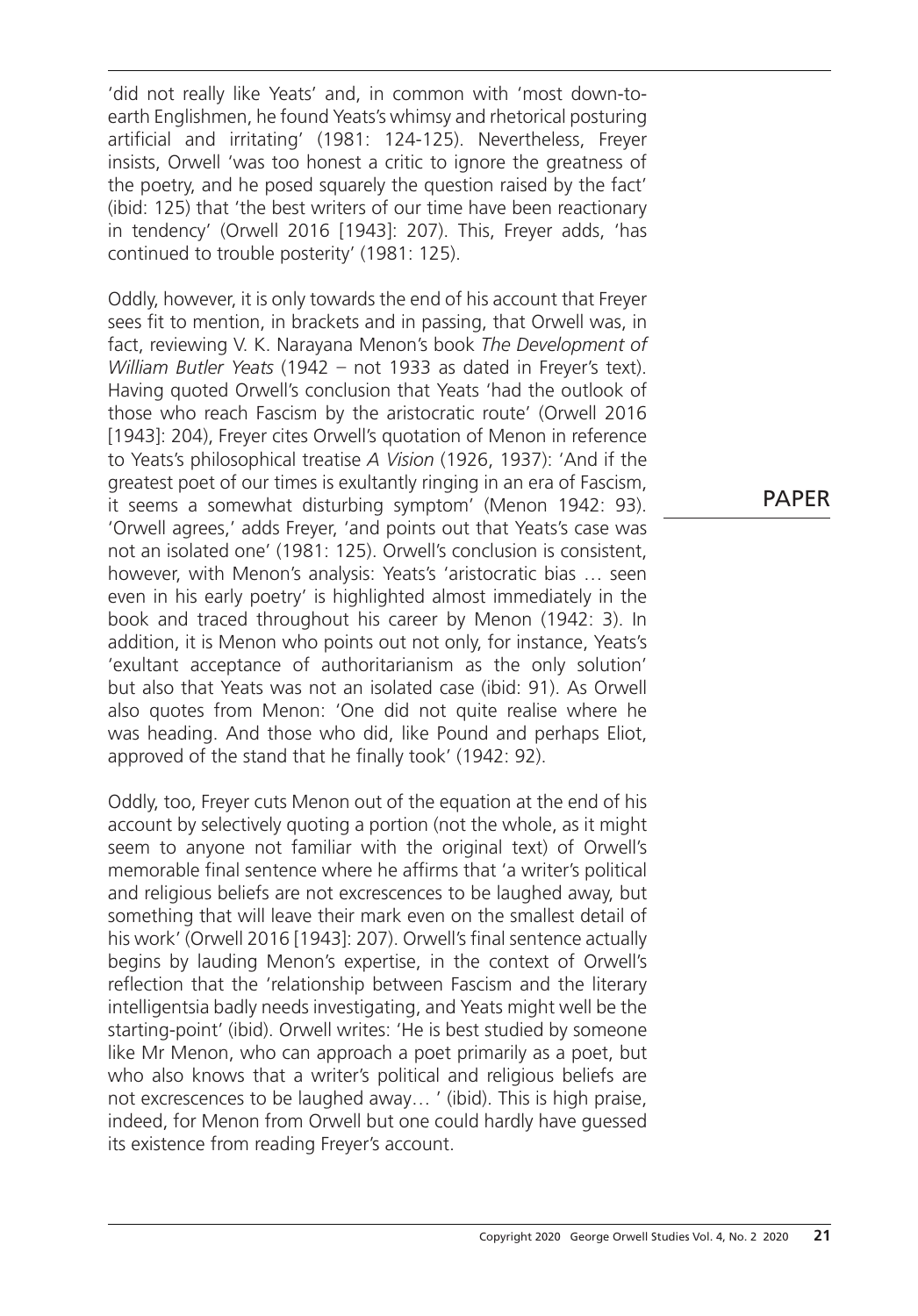Curiously, then, the critical importance of Menon and his book, which casts Yeats and *A Vision* in an ominously fascist light and provides considerable ammunition for Orwell's 'salvo', is largely overlooked by Freyer. Moreover, Freyer's account is, in fact, a prime example of a prevailing tendency to prioritise Orwell's review at the expense of Menon's book in the longstanding scholarly debate over Yeats's alleged fascist sympathies. A recent example is Daniel Tompsett's note 132 of his Introduction, covering the debate historically, in *Unlocking the Poetry of W. B. Yeats: Heart Mysteries* (2018). Tompsett leaps from MacNeice's 'disapproval of Yeats's politics but endorsement of him as a poet' to 'George Orwell's more pointed cry of [Yeats's] Fascism', effectively airbrushing Menon completely out of the picture (2018: 26). A general neglect of Menon's book as a result of almost or entirely exclusive attention to Orwell's review has never been adequately addressed in the scholarship relating to the debate. This remains somewhat unjust to Menon primarily but also to Orwell whose review, on the whole, is very favourably disposed towards Menon and his book. Orwell quotes generously from it (having, by his own admission, never read *A Vision*) and he expressly credits Menon in various ways, not least in the final sentence as we have seen but also, for instance, maintaining Menon's centrality to the core contention of the review that 'Yeats's philosophy has some very sinister implications, as Mr Menon points out. Translated into political terms, Yeats's tendency is Fascist' (Orwell 2016 [1943]: 204).

This raises the question: what possible reasons could there be for the marginalisation of Menon in the scholarship for so many years? The simple answer, perhaps, is Orwell's fame as a journalist, essayist and novelist. As Peter Davison highlights in Volume XIV of *The Complete Works of George Orwell*, entitled *Keeping Our Little Corner Clean: 1942-1943* (2001 [1998b]), although the review was published in *Horizon* it sparked '[c]onsiderable comment and correspondence' in *The Times Literary Supplement*. This included responses from Orwell to an accusation by Charles Morgan (subsequently identified) that his review was evidence of an aberrational 'political itch' (ibid: 284) and a claim by Lord David Cecil that he was 'a word-snob' (2001 [1998]: 286). While much of the comment was negative (including from Lord Alfred Douglas, on similar grounds to Lord Cecil), it was indicative of Orwell's prominence as a journalist in literary circles by the early 1940s. Notably, the correspondence shows it was Orwell who was personally targeted. Menon is not explicitly mentioned by name in any of the relevant correspondence reproduced in Volume XIV. Orwell's heightened reputation and stature internationally since his death in 1950 have also intensified scholarly interest in his works. In the context of Orwell's high profile, it is readily understandable that the review has received far greater attention than Menon's book.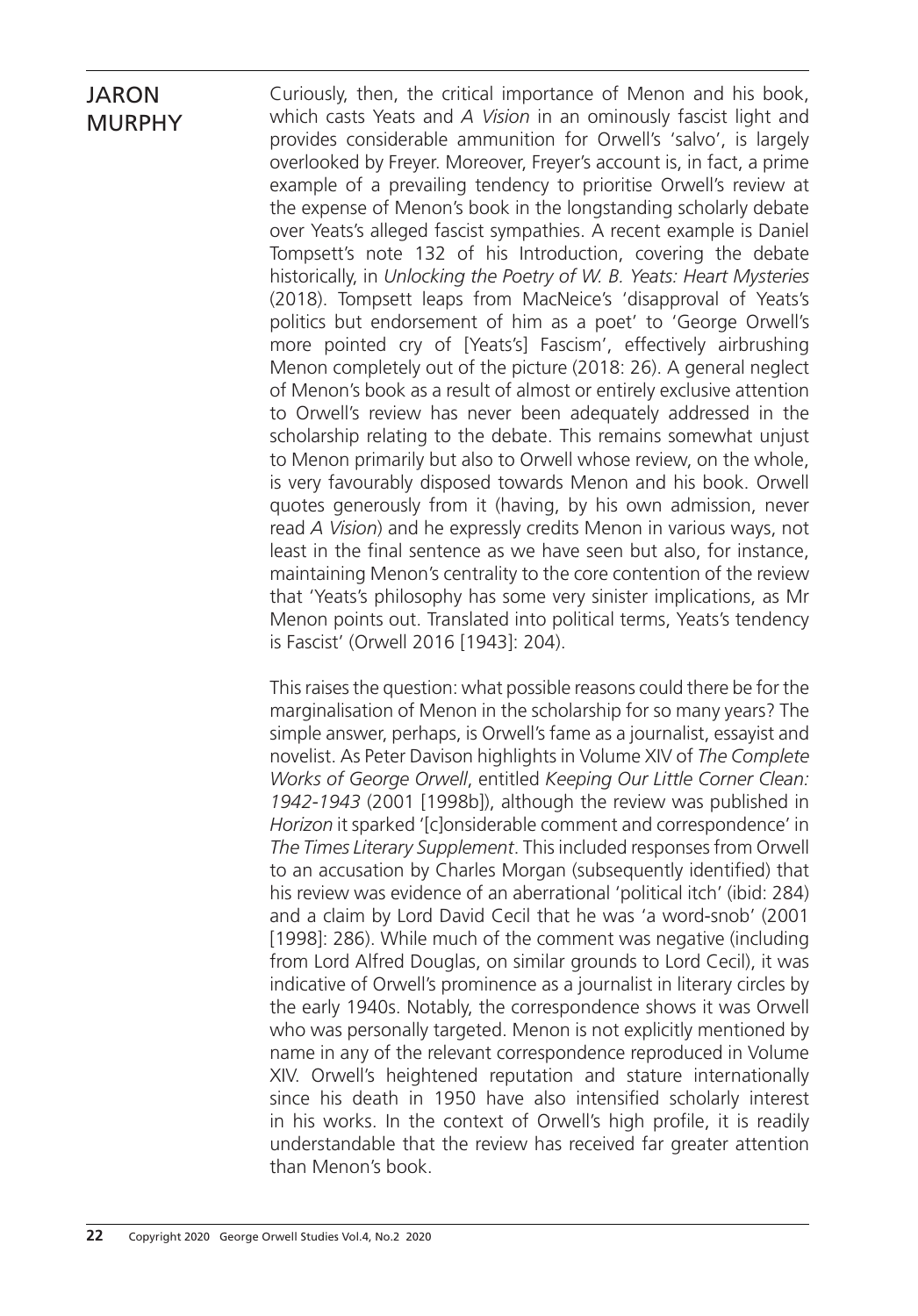This does not, however, satisfactorily justify or explain critical mistreatment of Menon's book as peripheral or irrelevant to Orwell's review. The extent to which such disregard may relate, for instance, to the issue of race, historically and systemically, has never been considered. To scholars who have read Menon's book, it would be clear that the vantage point arising from his Indian heritage, combined with the sincerity and integrity of his approach, is what makes his evaluation of Yeats so insightful and pungent. Certainly, Menon's strangely subordinate status as a critic cannot be deemed a result of lower quality or topicality of his book in comparison to Orwell's review. Besides Orwell's praise, Menon's book received several noteworthy endorsements. On the cover of the second edition, Menon is described as 'a literary scholar of distinction' and his book as 'first-class' by E. M. Forster (Menon 1960 [1942]). Also on the cover, Menon's book is described as 'excellent' by Edwin Muir, who adds that Menon's 'intimacy of understanding' of Yeats 'is really astonishing' coming from someone 'brought up in a civilisation very remote from ours' (ibid). Menon's 'study of Yeats's poetry', Muir says, 'is probably the best that has yet appeared in English' (ibid). Moreover, Herbert J. C. Grierson discloses in his Preface that Yeats himself 'respected in Mr Menon his knowledge not only of English literature but of the poetry of his own country' (Menon 1942: xiv).

#### Enduring Relevance

The main purpose of this paper is, therefore, to highlight and begin to redress the imbalance, and apparent disconnect, between Orwell's review and Menon's book within the scholarship. In doing so, this paper calls for enhanced recognition and appreciation of both writers as key instigators of, and contributors to, what is still, many decades later, a continuing debate concerning Yeats and fascism. Paradoxically, while Menon's book warrants increased attention, it is also true that, for its part, Orwell's 'salvo' has never received, beyond acknowledgment of its notable initial impact, due recognition for its lasting influence on the scholarship relating to Yeats's politics. The enduring relevance of Orwell's review – and therefore, underpinning this, of Menon's book – is obscured in part in Freyer's account by seemingly contradictory yet valid statements. Despite his admission of the significance of Orwell's 'salvo' in highlighting the reactionary tendency of the best writers of the time 'which has continued to trouble posterity' (1981: 125), Freyer proceeds to suggest the review is all too brief and thus inherently limited: 'Orwell did little more than broach the problem, which is indeed a complex one' (ibid). However, Menon's more elaborate book-length study identifies the reactionary problem in the context of Yeats's oeuvre and this can be seen, in Grierson's Preface, to immediately spark debate: 'The drift of [Yeats's] thought towards authoritarianism [Menon] deplores. I cannot believe that the aristocratic bent of Yeats's mind would ever have accepted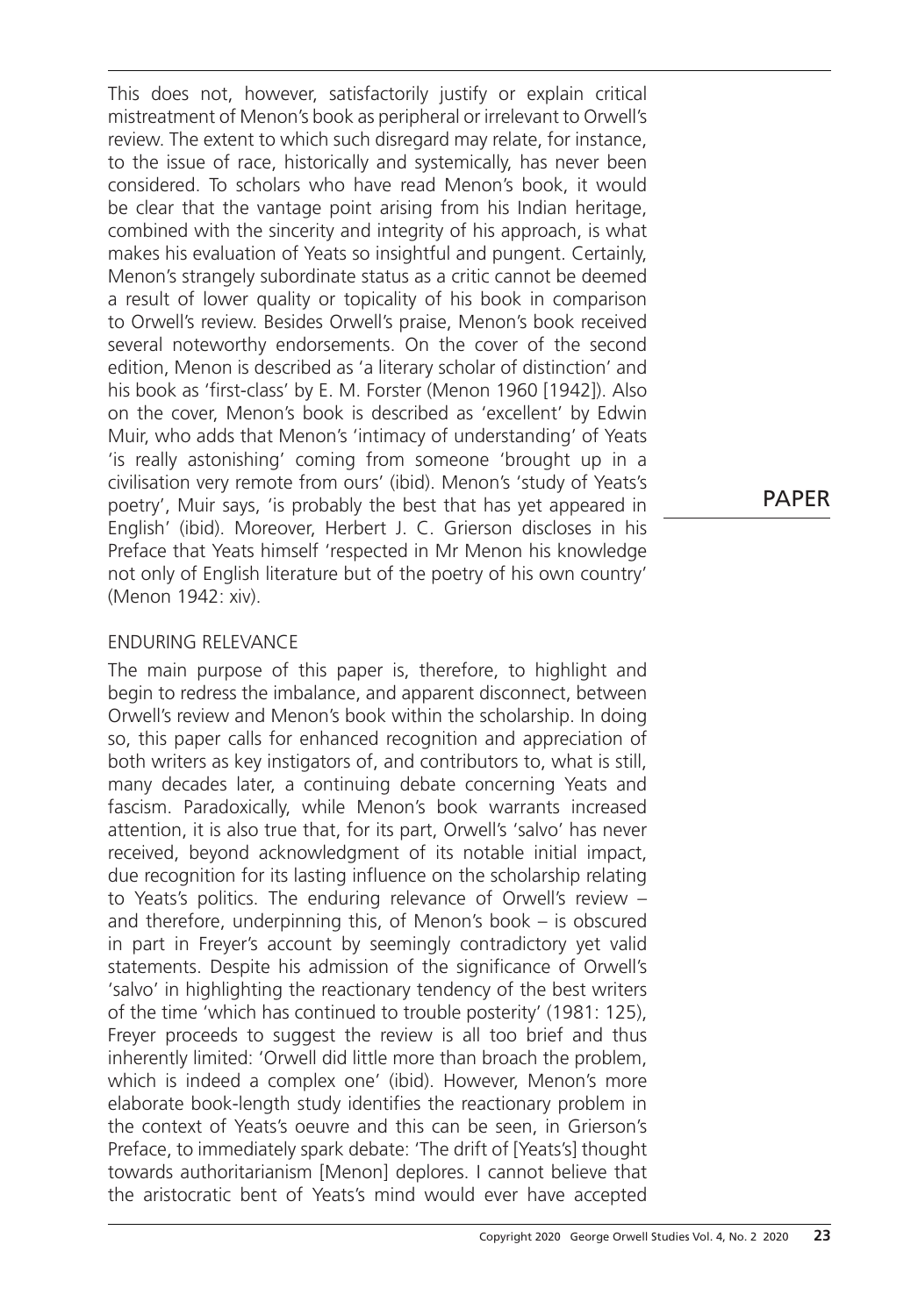with equanimity the rule of such vulgar, brutal tyrants as Hitler and his crew' (1942: xiv). Grierson avoids the broader reactionary problem raised in part, for instance, by Menon's assertions that the infamously fascist Ezra Pound 'had a remarkable hold on Yeats' (1942: 49) and 'Yeats's elegant packet for Ezra Pound [in the revised version of *A Vision*, 1937] was very significant' in relation to Pound's conception of fascism (1942: 92). Grierson's defence of Yeats in the Preface, then, suffices to underline that Orwell's 'salvo' marks also the timely arrival of the cavalry, so to speak, in support of Menon.

While the scholarship has tended to favour Orwell's review at the expense of Menon's book, the review strongly reinforces and ultimately seeks to advance Menon's position. In this vein, Orwell deserves increased recognition and appreciation for his perspicacity and power in seizing and expanding upon Menon's alarm over Yeats's politics and *A Vision*, including in relation to renowned modernist writers like Pound and Eliot and with high regard, too, for their literary excellence. The considerable reaction to the review can be explained in part as an outcome of Orwell's command of journalism geared towards a literary readership. He duly capitalises on the obvious potential for controversy presented by Menon's stance on Yeats's politics (as Grierson's Preface indicates) and his own approval, in perceiving an interconnection between the 'literary' and the 'political', of Menon's analysis of Yeats. Utilising his gifts of keen discernment, judicious quote selection, compelling and provocative argumentation, and inimitable writing style, Orwell leverages the authority of the reviewer role to back Menon and suggest, emphatically, that Menon is best placed to keep going along the trajectory established in his book, i.e. to further analysis of the relationship between fascism and the literary intelligentsia of the time. Orwell's chief criticism, after all, is that Menon 'leaves it at that' with Yeats; and Orwell resorts to recommending, beyond the book being reviewed, that Menon pick up 'where this one leaves off' by pursuing inquiry into the political leanings of other famous writers, too (Orwell 2016 [1943]: 207).

Orwell's effort to advance Menon's position underscores, however, the limitations of both texts. The review consists merely of several pages and Orwell ultimately looks to Menon to move the investigation forward again, beyond solely Yeats to encompass the wider literary intelligentsia; whereas in the book, although Menon signals his great disquiet over Yeats's politics and the esoteric philosophy of *A Vision* in the course of examining Yeats's development, he really only turns fully in the Conclusion, of just a few pages, to a discussion of an ominously fascist Yeats. It is not surprising that Menon never produced a sequel since he explicitly confesses in the Conclusion to not wanting, and being 'a little afraid' to 'discuss the whole set of complicated relationships which exist between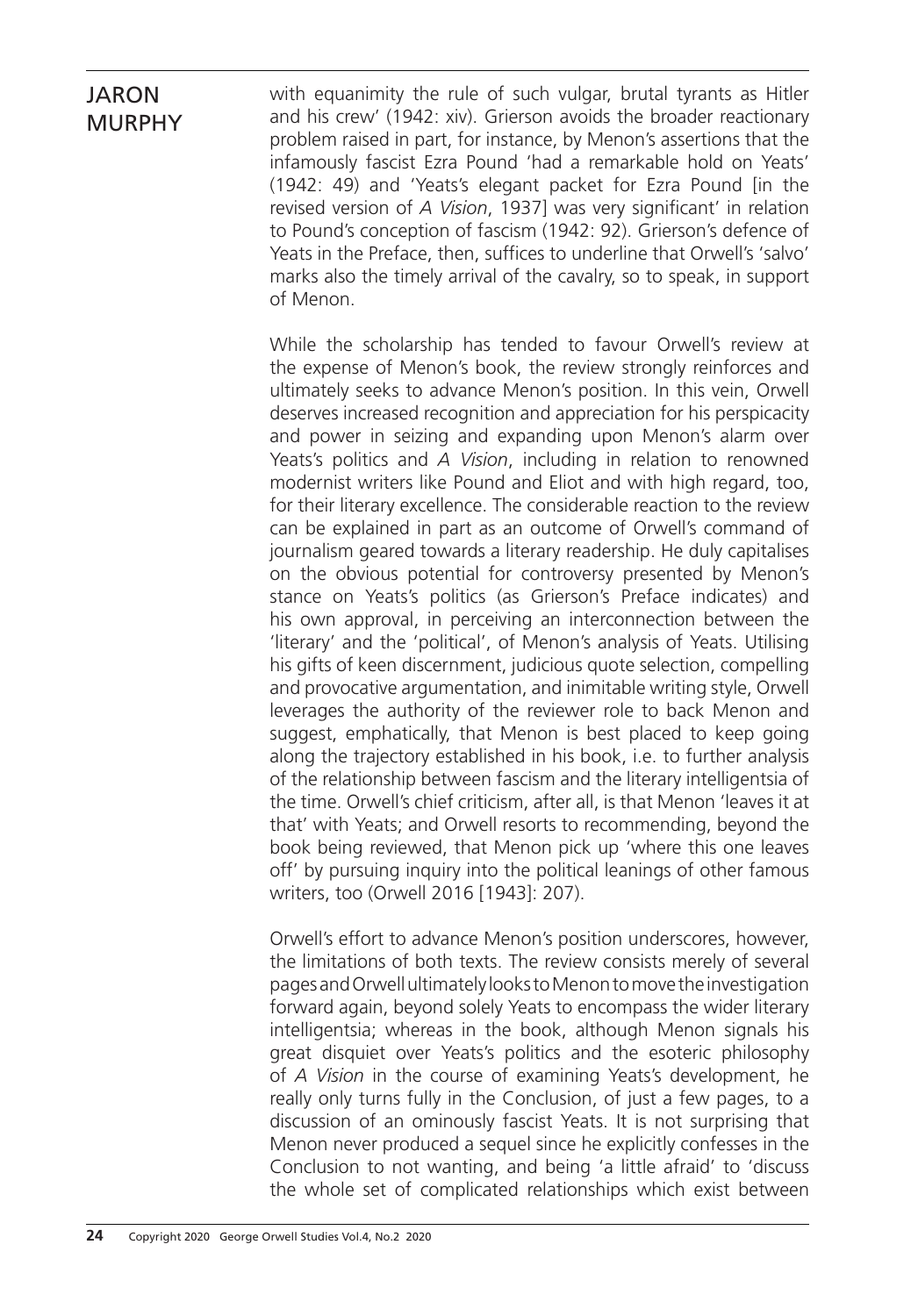art and politics' (1942: 93). Nevertheless, these limitations do not negate the compressed, explosive power of the contents, and lasting influence and value, of both texts in connection with the much-disputed nature of Yeats's politics. It remains the case, today, that Menon and Orwell do, indeed, continue to trouble posterity through having foregrounded, with such acuity in the early 1940s, the complex problem that the tendency of the best writers of the time such as Yeats, Pound and Eliot was reactionary. Moreover, even as Menon's book has been unfairly overshadowed by Orwell's review, the latter has been at times quite superficially criticised or evaded by some of the foremost critics and biographers in the history of Yeats scholarship. Orwell, therefore, deserves increased recognition and appreciation, too, for his troubling of posterity by drawing upon and expertly amplifying Menon's thesis: the seminal impact, particular long-term effects and enduring relevance of his 'salvo' – greatly out of proportion to its brevity – ensure that not only he continues but, by extension, that Menon also continues, with Orwell, to haunt the scholarly debate over Yeats's alleged fascist sympathies.

## PAPER

#### Flawed Counter-Thesis

The evidences of Orwell's troubling of the subsequent scholarship can be detected, for instance, in the highly controversial 'Passion and Cunning: An Essay on the Politics of W. B. Yeats' (1965) by Conor Cruise O'Brien, in which it might have been expected that Orwell and Menon would be acknowledged as forerunners and prove helpful to O'Brien in his portrayal of an 'aristocratic', 'distinctly and exultantly pro-Fascist' Yeats (1988 [1965]: 45). As Freyer says, the long essay is 'the most celebrated critique in this field' and constitutes 'a broadside attack on two fronts': firstly, 'that the poet was a political opportunist'; and secondly, that 'in his political involvements, Yeats was explicitly pro-fascist' (1981: 125- 126). Oddly, however, O'Brien distances himself from Orwell, and neglects to mention Menon at all, in what could possibly be seen as a version, for criticism, of the '*Clinamen*' in Harold Bloom's famous 'anxiety of influence' theory for poetry whereby one 'swerves away' from one's precursor to whom one is indebted (Bloom 1975 [1973]: 14). This manifests as 'a corrective movement' implying the precursor 'went accurately up to a certain point, but then should have swerved, precisely in the direction' that one is moving (ibid).

O'Brien takes issue with two aspects of Orwell's review, the first being Orwell's speculation that there must be 'some kind of connection between [Yeats's] wayward, even tortured style of writing and his rather sinister vision of life' (2016 [1943]: 202). O'Brien reports that Orwell 'finds this connection, as far as he finds it at all, in Yeats's archaisms, affectations and "quaintness"' but he argues that Orwell's thesis 'does not fit very well, for the "quaintness" was at its height in the 1890s, when Yeats's vision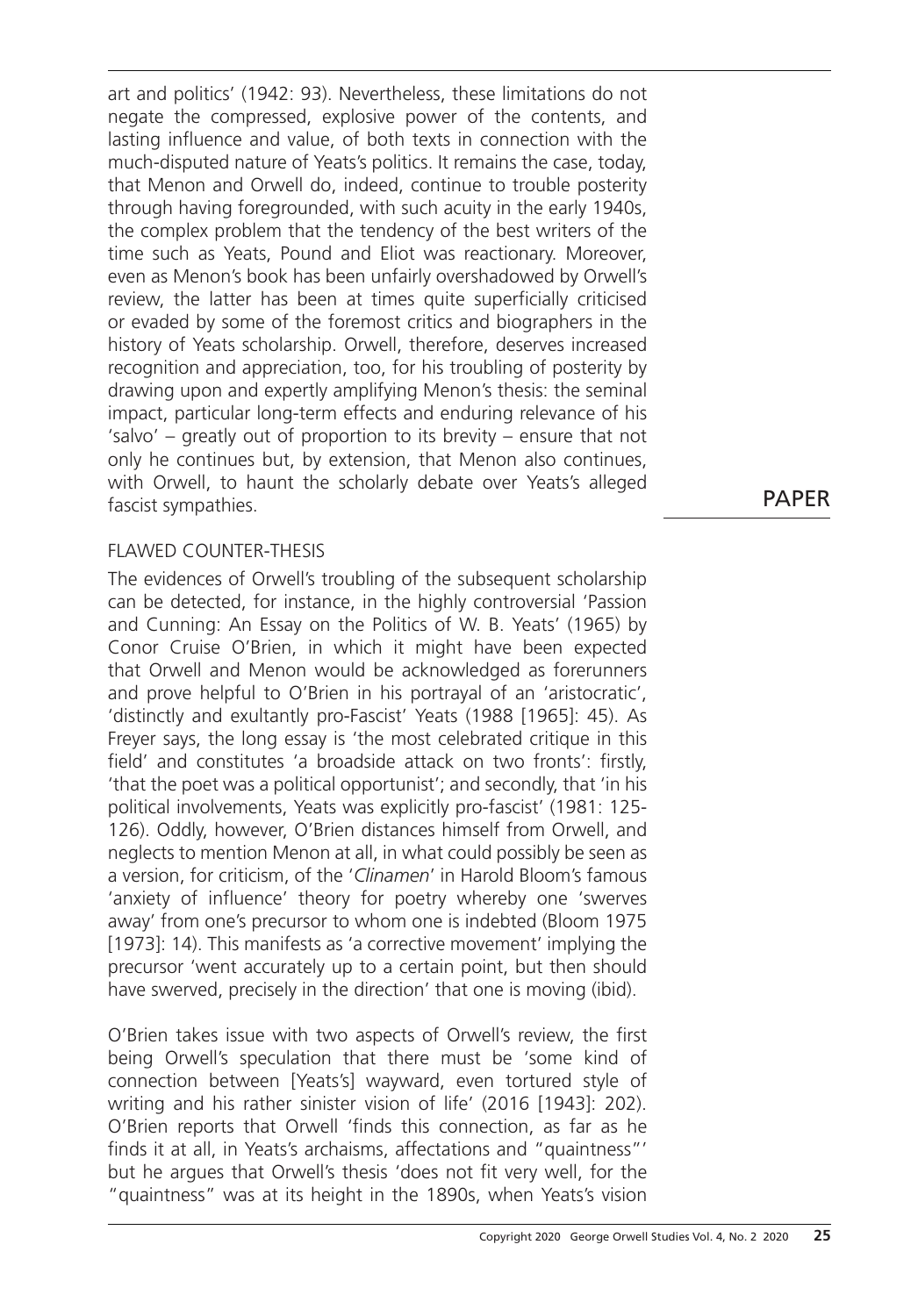of life was, from either an Orwellian or a Marxist point of view, at its least sinister' (1988 [1965]: 18-19). Dismissively, O'Brien adds: 'Unfortunately for Orwell's thesis, it was precisely at the moment – after the turning-point of 1903 – when Yeats's vision of life began to turn 'sinister' – aristocratic and proto-Fascist – that he began to purge his style of quaintness, and his greatest poetry was written near the end of his life when his ideas were at their most sinister' (1988 [1965]: 19).

Astonishingly, however, while O'Brien displays a sound sense of Yeats's development across his oeuvre, he does not appear to have checked (or had access to the resources to check) the publication dates of the poems Orwell quotes, apparently from memory (with some minor variations), in positing his thesis. The verifiable publication dates of these verses, in chronological order, are: 'On those that hated *The Playboy of the Western World*, 1907' in *The Irish Review*, December 1911' (Allt and Alspach 1957: 294); the First Musician's opening lyric in the play *The Only Jealousy of Emer* in 'a Cuala Press edition of January 1919' (Jeffares and Knowland 1975: 106) or '*Poetry* (Chicago) January 1919' (Allt and Alspach 1957: 784); and 'An Acre of Grass' in '*The Atlantic Monthly*, April 1938' (ibid: 575). Therefore, Orwell's examples in support of his thesis fit perfectly, in fact, into O'Brien's chronology of the emergence and zenith of a 'sinister' Yeats.

Along this trajectory, it also seems peculiar that O'Brien never relates Orwell's attention to *A Vision* (1926, 1937), which is so central to the review via Menon, to his time-frames of Yeats's ideas becoming 'most sinister'. O'Brien never expressly considers anywhere in his essay Orwell's series of bombshell statements, for instance, that: 'Yeats's philosophy [in *A Vision*] has some very sinister implications, as Mr Menon points out'; 'Translated into political terms, Yeats's tendency is Fascist. Throughout most of his life, and long before Fascism was ever heard of, he had had the outlook of those who reach Fascism by the aristocratic route'; and 'He is a great hater of democracy, of the modern world, science, machinery, the concept of progress – above all, the idea of human equality' (2016 [1943]: 204). Strangely, too, it appears generations of scholars have also not checked the dates of Yeats's poems selected by Orwell, in the context of O'Brien's dismissal; or noted the absence of Orwell's attention to *A Vision* from O'Brien's chronology of a 'sinister' Yeats. This attack on Orwell by O'Brien on the basis of a flawed counterthesis has never been questioned and called out, it seems, within the scholarship concerning Yeats's alleged fascist leanings.

O'Brien later returns to Orwell only to dismiss him again, and permanently from the essay, albeit with an initial compliment: 'George Orwell, though critical, and up to a point percipient, about Yeats's tendencies, thought that Yeats misunderstood what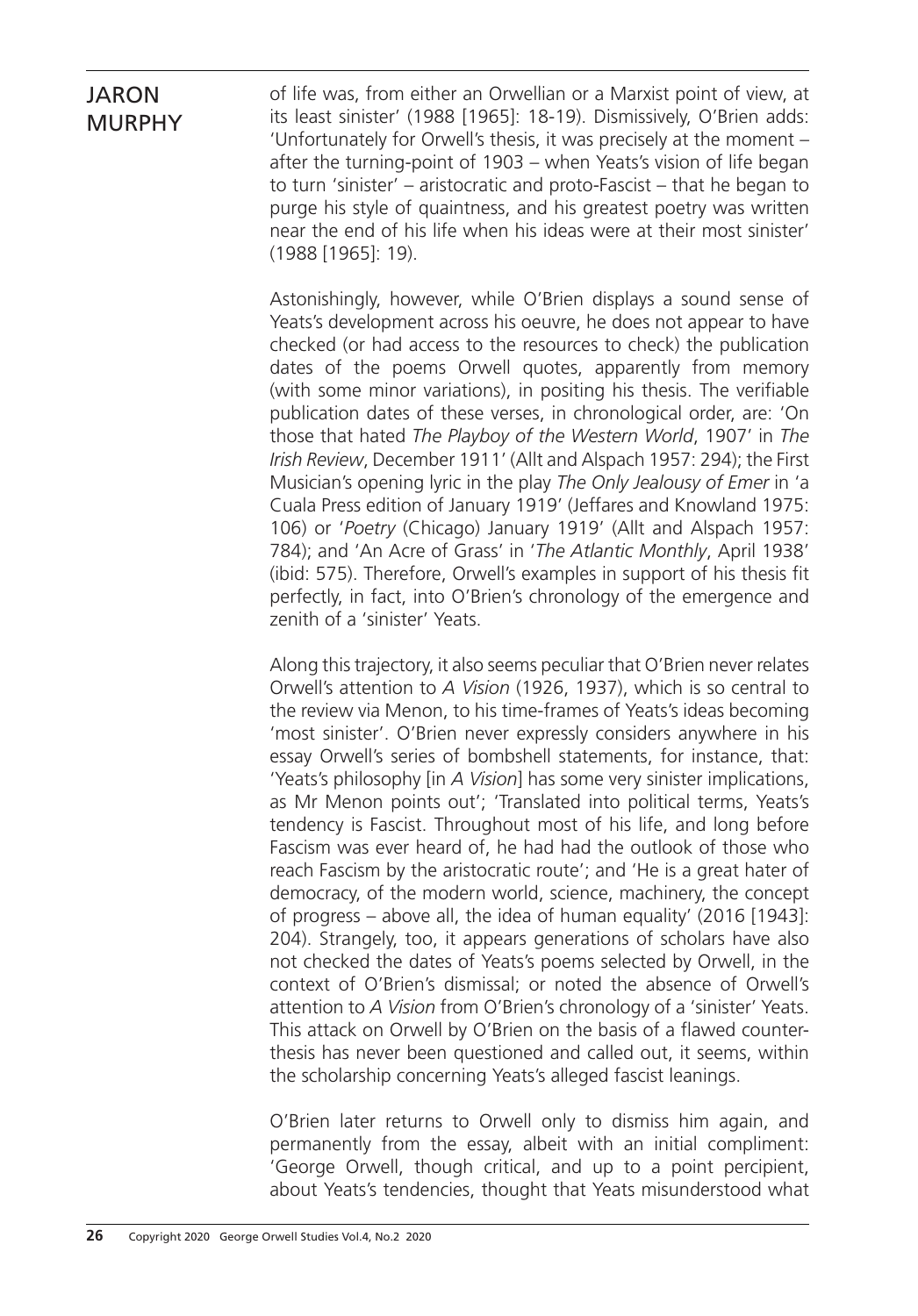an authoritarian society would be like' (1988 [1965]: 42). O'Brien is referring to Orwell's argument that 'the new authoritarian civilisation, if it arrives, will not be aristocratic, or what [Yeats] means by aristocratic' as it will 'not be ruled by noblemen with Van Dyck faces, but by anonymous millionaires, shiny-bottomed bureaucrats and murdering gangsters' (2016 [1943]: 205). O'Brien objects to what he sees as Orwell's implication of 'a degree of innocence in Yeats which cannot reasonably be postulated' (1988 [1965]: 42) and an additional implication that 'the sensitive nature of the poet would necessarily be revolted by the methods of rule of an authoritarian state' (ibid: 43). O'Brien builds a persuasive case that Yeats's 'considerable experience of practical politics' and as a public figure meant he was far from naïve and could certainly countenance and even admire rule with an iron fist (ibid). O'Brien highlights Yeats's links in Ireland to, for instance, 'strongman' politician Kevin O'Higgins, who infamously signed off seventy-seven executions (see White 1966); the leader of the fascist paramilitary movement known as the Blueshirts, Eoin O'Duffy (see McGarry 2005); and fellow members of the Senate.

Oddly, however, in singling out this small portion of Orwell's review for criticism, Orwell's argument is decontextualised by O'Brien from the bigger picture of Orwell's attention to *A Vision*. Orwell first quotes, via Menon, from *A Vision* to show that Yeats 'appears to welcome the coming age' of an aristocratic civilisation 'which is 'to be "hierarchical, masculine, harsh, surgical", and he is influenced both by Ezra Pound and by various Italian Fascist writers' (2016 [1943]: 205). Again, Orwell's attention to *A Vision* via Menon might have been expected to serve O'Brien's conception and chronology of a 'sinister' Yeats. Instead, O'Brien appears to perform a species of Bloom's '*Clinamen'*, having asserted that Orwell was only 'up to a point percipient'. Yet the considerable extent to which O'Brien's treatment of Orwell remains unsatisfactory can be gauged in part from the only explicit reference to *A Vision* in his long essay, which comes, in fact, in a quotation from Yeats's letter to the novelist and playwright, Olivia Shakespear, dated 23 July 1933 about meeting Blueshirts leader O'Duffy for the first time. This reference to *A Vision* by Yeats is not commented upon by O'Brien: 'I was ready [to meet and 'talk my anti-democratic philosophy' with the Blueshirts leader], for I had just re-written for the seventh time the part of *A Vision* that deals with the future' (Wade 1954: 812). Given that a key overall argument of O'Brien's essay is that Yeats's politics 'were, in his maturity and old age, generally pro-Fascist in tendency and Fascist in practice on the single occasion when opportunity arose' (1988 [1965]: 50), i.e. Yeats's initial support for O'Duffy's Blueshirts, Orwell's review based on Menon's findings regarding *A Vision* could hardly be more pertinent.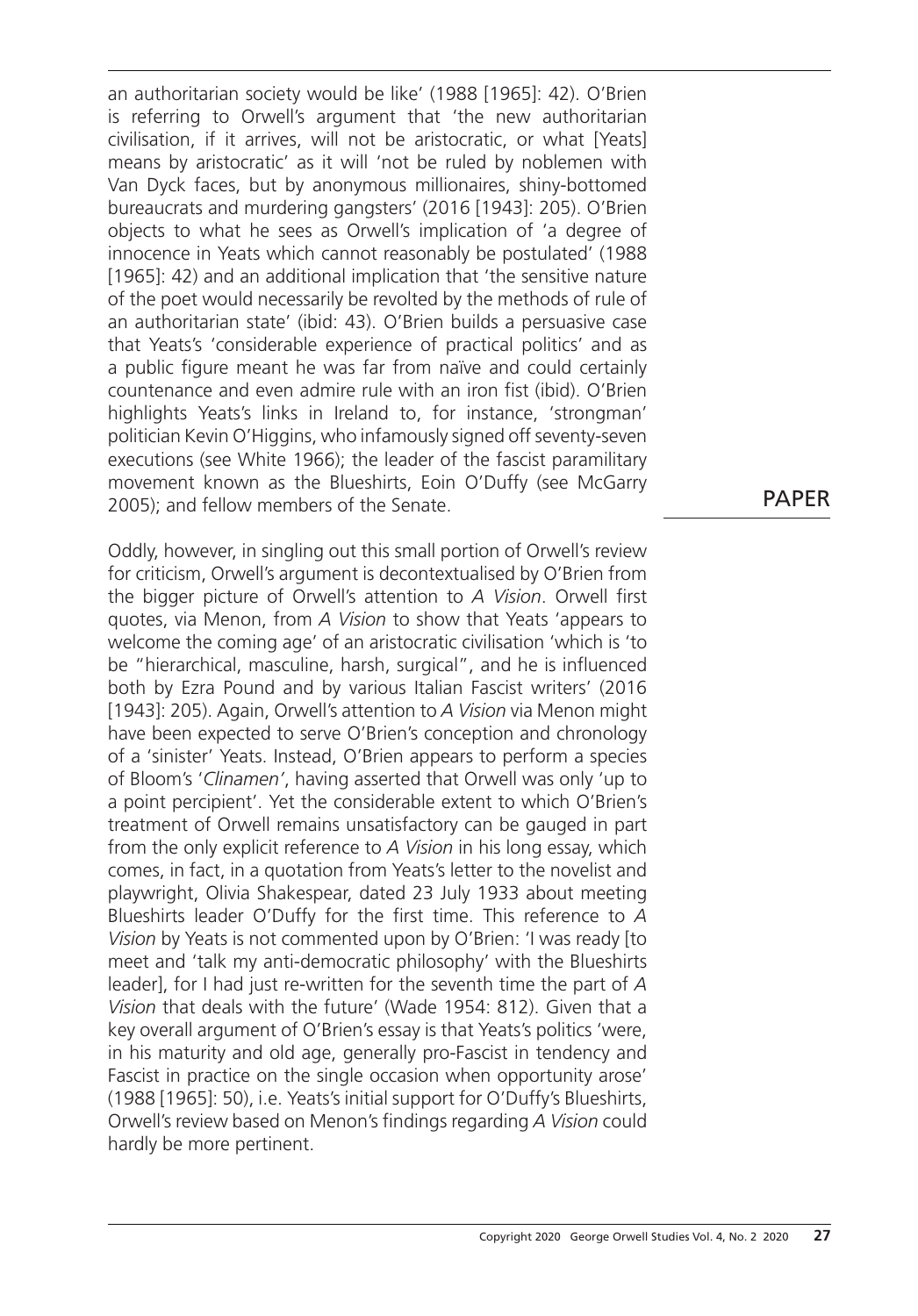O'Brien's two brief and relatively minor criticisms amount to a notably superficial and largely evasive response to Orwell's review. Yet this is more than can be said for the most celebrated defence of Yeats against the charge of fascist leanings: Elizabeth Cullingford's *Yeats, Ireland and Fascism* (1981). Just as it might have been expected that Orwell and Menon, as precursors, would be acknowledged by O'Brien and serve to aid his representation of Yeats as 'pro-fascist', so too might it have been expected that Cullingford would acknowledge and endeavour to rise to the challenge posed by Orwell and Menon to her view that Yeats was not a fascist but a (Burkean) liberal, chiefly, in politics and that Yeats's 'fantasies have been taken for his convictions' (1984 [1981]: 234). Instead, Cullingford's emphasis, as it turns out, is on seeking to refute O'Brien, primarily, on a blow-by-blow basis. Perhaps partly as a consequence of O'Brien's meagre attention to Orwell, without reference to Menon, in his essay, both Orwell and Menon are oddly consigned in Cullingford's book to the small-print listings in the Selected Bibliography rather than taken on substantively.

Cullingford is able to effectively bypass, then, Menon and Orwell as O'Brien's forerunners in presenting what Freyer deems the 'most valuable part' of her book: a 'detailed analysis of the two versions and some unpublished drafts of *A Vision*, which expound Yeats's view of history, leading, as she rightly suggests, to his exploring the possibility that fascism might be the ethos to which world history in its twentieth-century context was tending' (1981:129-130). Cullingford's combative response to O'Brien (rather than Menon and Orwell, too) also shapes what Freyer deems the 'weakest part' of her book: 'where wishful thinking leads her to gloss over Yeats's very real admiration for Mussolini's Italy as a possible model for the new state he hoped Ireland might build on the *tabula rasa* created by the British withdrawal following the 1921 Treaty' (1981: 130). It is striking, however, that Cullingford's final sentence reads almost like a repurposing of Orwell's ending to his review, where he affirms that the politics will leave its mark on the smallest details of a writer's work, to ratify her own opposite position: '[Yeats's] opinions, though not those of a social democrat, were nevertheless seldom inhumane. Since Yeats was essentially and not incidentally a political writer, and since a political substructure is apparent even in poems not overtly concerned with political themes, this fact is of the utmost importance to a student of his work' (1984 [1981]: 235). Notably, too, whereas Orwell's Yeats 'is too big a man to share the illusions of Liberalism' (2016 [1943]: 205), Cullingford's Yeats is of all political stances, 'probably closest to that of Burke's Old Whigs: an aristocratic liberalism that combined love of individual freedom with respect for the ties of the organic social group. But modern Liberals, identified as they were with *laissez-faire* capitalism, had little appeal' (1984 [1981]: 235). Cullingford's book practically spoils for, but falls short of, head-on confrontation with Orwell's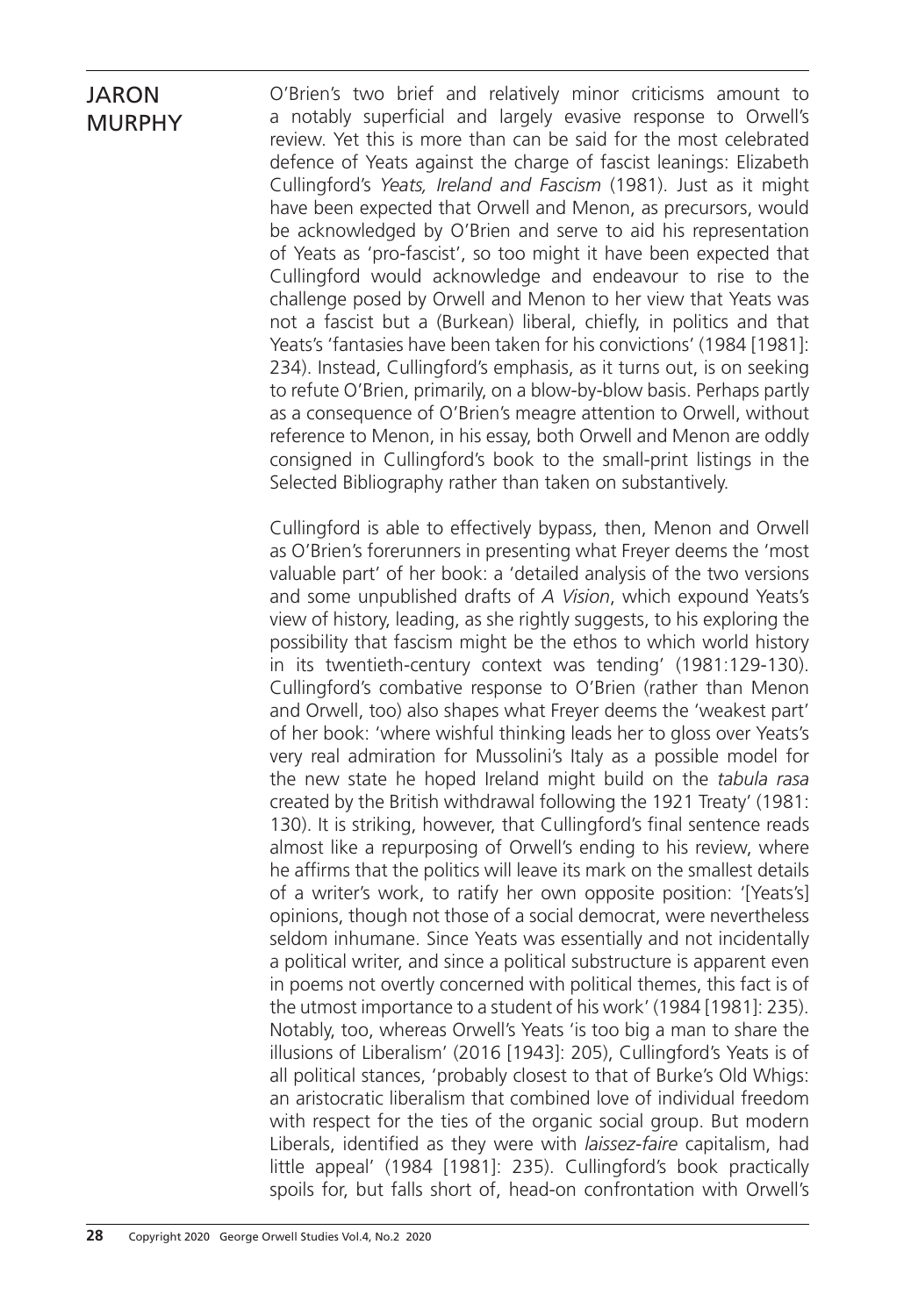review, and has also somehow escaped direct comparison, it appears, within the scholarship concerning the debate over Yeats's alleged fascist leanings.

### 'Irrational Violence'

However, perhaps the most surprising example of the failure to bring Menon and Orwell properly into consideration of Yeats's politics and *A Vision*, and to expressly situate their critical contributions among those of other key writers in this regard, is the second volume of R. F. Foster's acclaimed biography entitled *W.B. Yeats: A Life, Vol. II: The Arch-Poet 1915-1939* (2003). This is all the more puzzling in the context of what was already, well before 2003, a highly developed and still far from settled debate over Yeats's alleged fascist sympathies, in which O'Brien and Cullingford had long since occupied diametrically opposed positions. To his credit though, Foster does not shy away from the fascism issue in his accounts of both versions of *A Vision*. For instance, he highlights Yeats's revision of the climactic instalment, Part IV, of Book III 'Dove or Swan' for the 1937 version and speculates that a reason might be that the original text (completed by Yeats on Capri in February 1925) is 'deeply affected by contemporary European upheavals, and categorically questions the utility of democratic forms of government' (2003: 290). Significantly, too, Yeats's historical mapping of civilisation includes, in the original Part IV, what Foster describes as 'a literary reflection on what was not yet called "modernism"' (ibid: 289). The final sentence of Foster's quotation of this reflection reads: 'It is as though myth and fact, united until the exhaustion of the Renaissance, have now fallen so far apart that man understands for the first time the rigidity of fact, and calls up, by that very recognition, myth – the *Mask* – which now but gropes its way out of the mind's dark but will shortly pursue and terrify' (Yeats 2008 [1926]: 175). According to Foster, this 'last phrase betrays the political dimension behind all this' (2003: 290). Yet Orwell's foregrounding of the issue of the relation between fascism and the wider literary intelligentsia (i.e. modernists like Pound and Eliot), based on Menon's findings regarding *A Vision*, could hardly be more pertinent here.

Foster later employs the word 'sinister' (reminiscent of Orwell's repeated usage of it in reference to Yeats and *A Vision* on the basis of Menon's book, as well as O'Brien's usage of it to describe Yeats's political ideas in the poet's maturity and late life) in confirming that Yeats's immersion in the ideological currents of fascism should not be overlooked, not least in relation to *A Vision*:

The fact that he was writing in the Italy of Mussolini, whose sinister rallying-cry about trampling on the decomposing body of the Goddess of Liberty WBY had himself quoted a year before, cannot be ignored: nor can his simultaneous plunge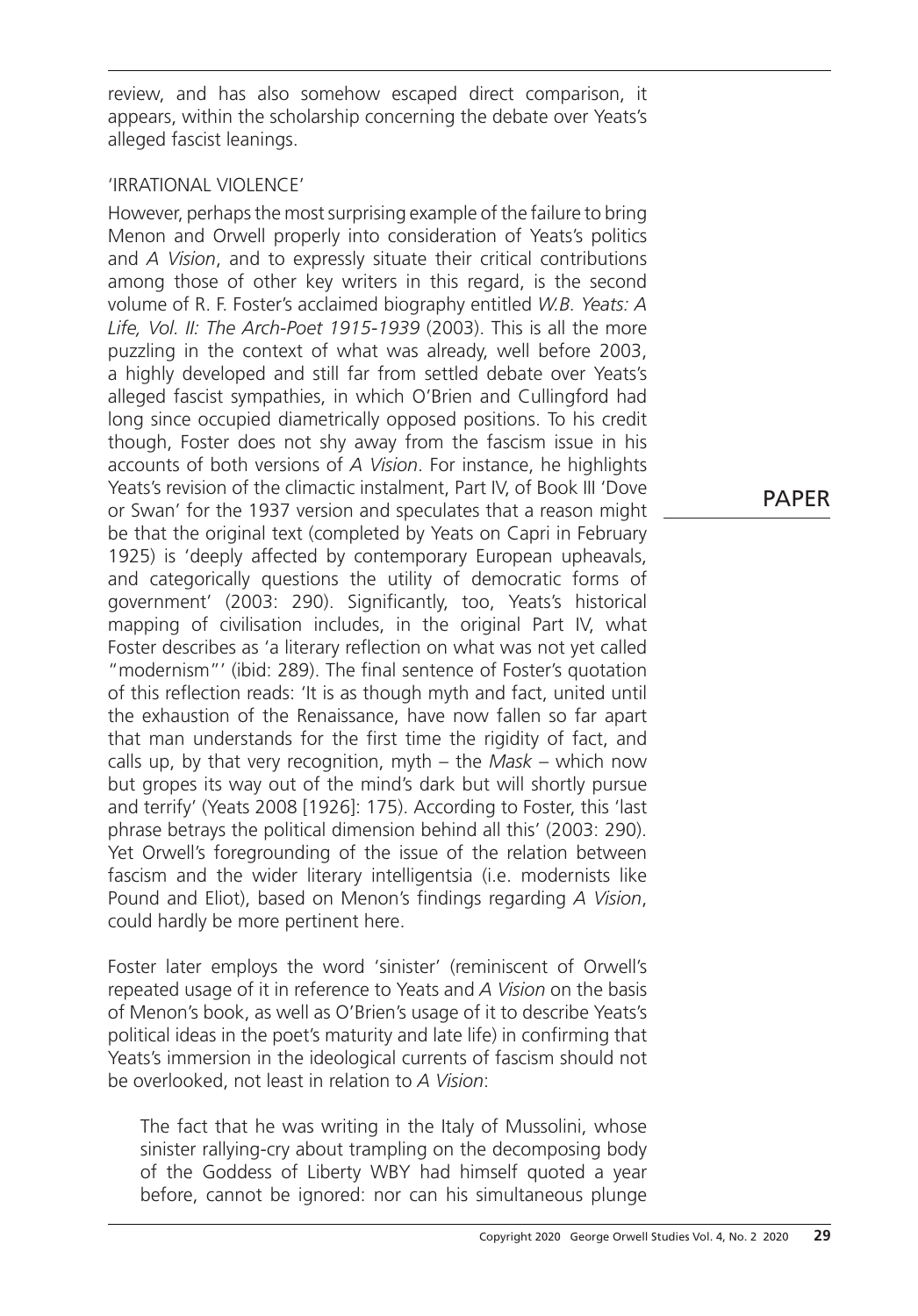into reading seminal works of the Fascist movement. He was also discussing with Joseph Hone the formation of a distinctly undemocratic political party in Ireland. The message of *A Vision* may be aristocratic as much as determinist, but it certainly expects 'irrational violence' and totalitarian government to replace a decadent democracy. ... Democratic art had been rejected long ago by WBY; democratic politics were now condemned by association (2003:291).

As pointed out in relation to O'Brien's essay, Orwell quotes from *A Vision,* via Menon, before arguing that Yeats 'fails to see that the new authoritarian civilisation, if it arrives, will not be aristocratic, or what he means by aristocratic' (2016 [1943]: 205) – which, according to O'Brien, erroneously implies 'a degree of innocence in Yeats' politically (1988 [1965]:42). Specifically, however, Orwell quotes from 'Dove or Swan' (i.e. the same section Foster draws special attention to) where Yeats 'describes the new civilization which he hopes and believes will arrive' (2016 [1943]: 205). Yeats writes that this is to be 'an *antithetical* aristocratic civilisation in its completed form, every detail of life hierarchical, every great man's door crowded at dawn by petitioners, great wealth everywhere in a few men's hands, all dependent upon a few, up to the Emperor himself who is a God dependent on a greater God, and everywhere in Court, in the family, an inequality made law... ' (1990 [1937]: 266). These lines, with minor variations from Orwell's quotation, appear in 'Dove or Swan' in both versions of *A Vision* (in Part IV of the 1937 version and Part III of the original – see also p.157 of the original, listed in the References below). In Part XVII of Book IV 'The Great Year of the Ancients' which precedes 'Dove or Swan' in the 1937 version, Yeats explains that 'an *antithetical* dispensation obeys imminent power, is expressive, hierarchical, multiple, masculine, harsh, surgical' (1990 [1937]: 256). Such passages inform Orwell's view, via Menon, that Yeats 'appears to welcome the coming age, which is to be 'hierarchical, masculine, harsh, surgical', and he is influenced both by Ezra Pound and by various Italian Fascist writers' (2016 [1943]: 205).

It is important to note, of course, that Menon and Orwell were deeply disturbed by the revised 1937 text even though it was, as Foster explains, toned down from the original: 'Selectively quoted, and read in retrospect, "Dove or Swan" is an ominous text. That its readership was both limited and bewildered may have been to the advantage of the author's reputation, and so was his decision to drop its conclusion from the later version' (2003: 291). Foster subsequently reiterates, in his account of the revised treatise, that 'Dove or Swan' has 'some alterations, with the assertions of 1925 turned, more gingerly, into questions in 1937' (2003: 603). While neither Menon nor Orwell is likely to have been any less alarmed by 'Dove or Swan' on this account, as indicated by Orwell's view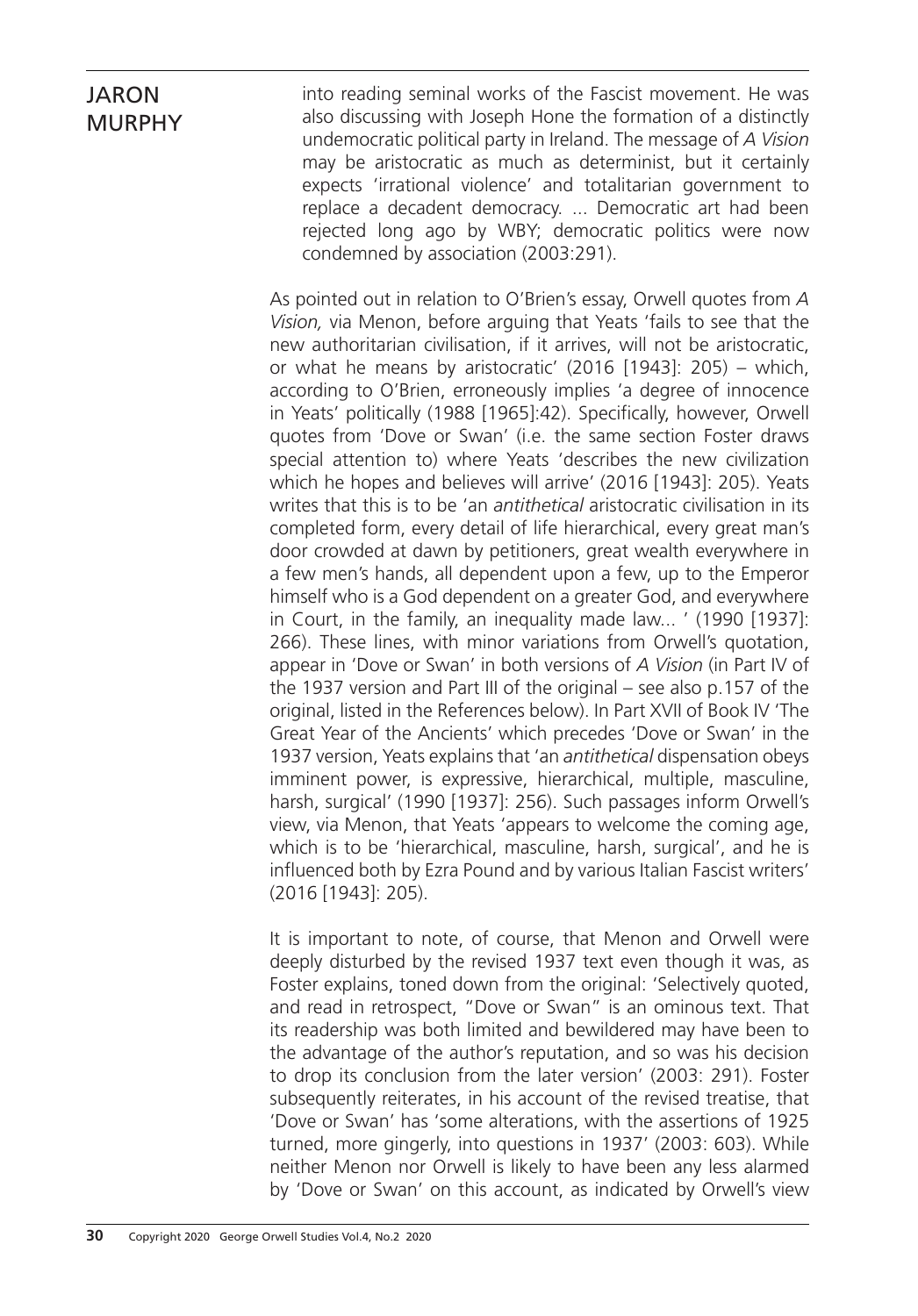that 'the tendency of the passage [from 'Dove or Swan'] I have quoted above is obvious, and its complete throwing overboard of whatever good the past two thousand years have achieved is a disquieting symptom', the evidence of some toning down by Yeats could nevertheless be seen as potential support for Orwell's warning that 'one ought not to assume that Yeats, if he had lived longer, would necessarily have followed his friend Pound, even in sympathy' (2016 [1943]: 205).

Perhaps most striking, however, is Orwell's relevance to Foster's examination of Yeats's infamous (albeit short-lived) association with the Irish fascist movement led by Eoin O'Duffy, the so-called Blueshirts – not least Yeats's composition of 'Three Marching Songs' for the movement in late 1933 and early 1934. As we have seen in relation to O'Brien's essay, Yeats wrote a letter to Olivia Shakespear dated 23 July 1933 in which he expressed his readiness to meet the Blueshirts leader after having 'just re-written for the seventh time the part of *A Vision* that deals with the future' (Wade 1954: 812). Orwell refers to Yeats's association with the Blueshirts in his response to Charles Morgan's accusation in *The Times Literary Supplement* that 'now and then, the political itch overcomes' Orwell in the review (Davison 2001 [1998]: 284). Orwell writes: 'But apart from these quotations [from *A Vision*], the facts are notorious. Did not Yeats write a "marching song" for O'Duffy's Blueshirts?' (2001 [1998]: 285-286). The third song as it was first published, for instance, clearly has parallels with 'Dove or Swan' in its depiction of hierarchy and inequality, although the connection between these two texts is not explicitly shown by Orwell and Foster:

'Soldiers take pride in saluting their Captain, The devotee proffers a knee to his Lord, Some take delight in adorning a woman. What's equality – Muck in the yard: *Historic Nations grow From above to below*' (Foster 2003: 478).

As we have seen, O'Brien takes issue with Orwell's speculation that 'there must be some kind of connection between [Yeats's] wayward, even tortured style of writing and his rather sinister vision of life' (2016 [1943]: 202). Notably, Foster argues that Yeats's interest in fascism was 'partly a question of cultivating a furious style *pour épater* the Irish bourgeoisie' (2003: 482); and Foster's ending, which readily brings Orwell's speculation on Yeats's style to mind, might be purposely allusive: 'To an extent perhaps unrecognized, WBY's affinity with Fascism (not National Socialism) was a matter of rhetorical style; and the achievement of style, as he himself had decreed long before, was closely connected to shock tactics'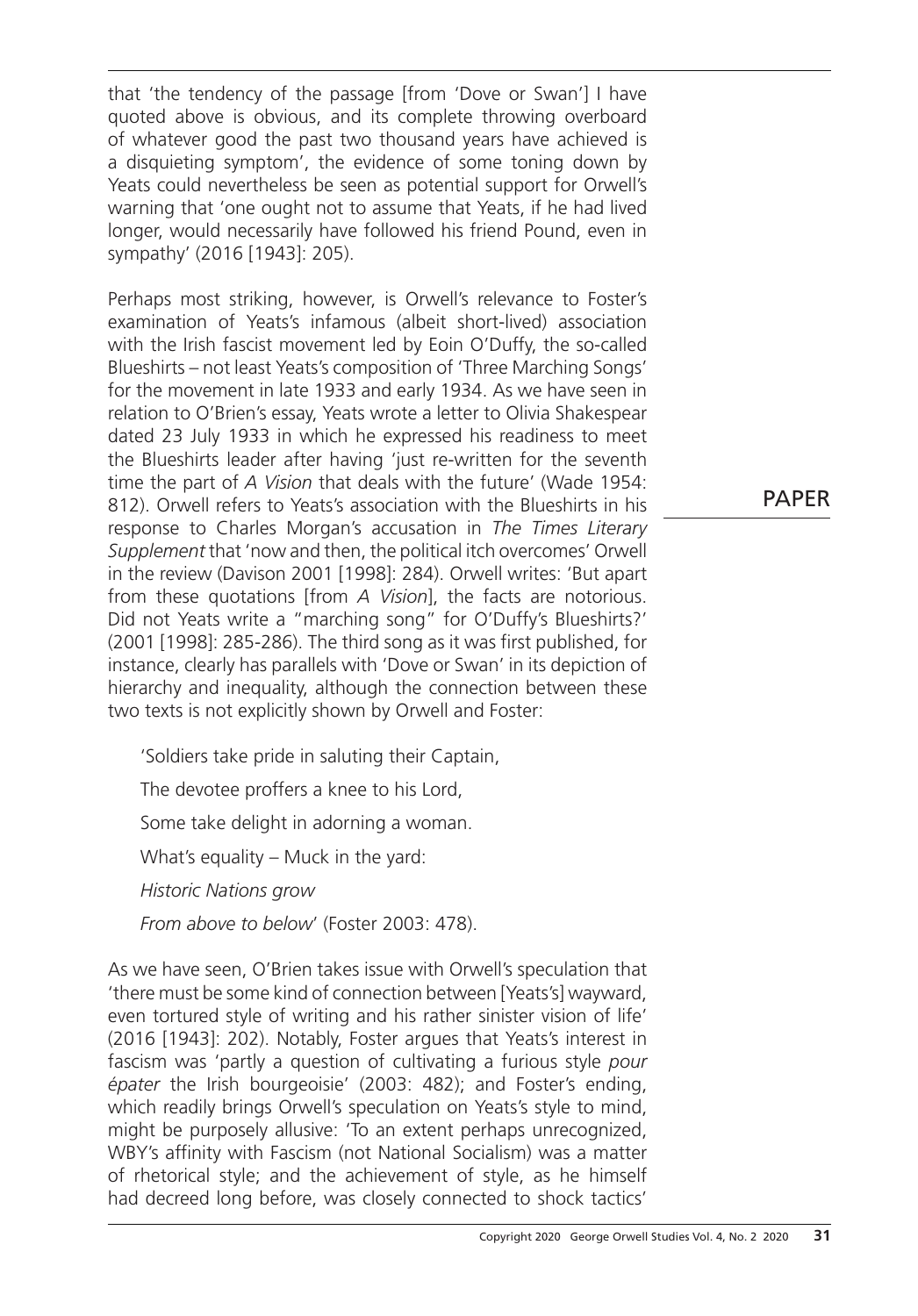(2003: 483). As W. J. McCormack observes in *Blood Kindred: W. B. Yeats – The Life, The Death, The Politics* (2005), Foster's position is not, of course, the same as Orwell's. McCormack comments disapprovingly of Foster that the 'difference between Orwell and Foster is more real than apparent'. He adds: 'The former holds that the poet's politics could (ideally at least) be understood through an analysis of his style. The latter suggests that the style (understood as a superficial end-in-itself) is all that the politics amounts to' (ibid: 431).

### Unanswered Challenge

As this stinging criticism of Foster indicates, McCormack's book is noteworthy for its recognition of the enduring relevance of Orwell's review to scholarship concerning Yeats's politics. McCormack's book is also significant, however, for its explicit acknowledgement of the continuing importance of Menon's book, too. Although McCormack deals with Menon's book to a lesser degree, his positive representation of both Menon's book and Orwell's review, in conjunction, marks a departure from the prevailing scholarship. McCormack turns approvingly at times to both writers (whereas he takes issue with others, including Foster and Cullingford) in the course of reinvigorating the profile of a 'sinister' Yeats who, McCormack concludes, 'was fascist on (for me) too many occasions' (2005: 433). Unusually, for instance, McCormack refers to Menon and Orwell on equal footing and in chronological order (albeit incorrectly stating that publication of Menon's book occurred in 1943, when it was in fact 1942, and reducing Yeats's forenames to initials in the title): 'Publishing in 1943, the biographer-scholar V. K. N. Menon noted the sinister side to Yeats's visionary philosophy, and an Indian commentator might be allowed some insight into the poet's appropriation of Asian wisdom. Certainly George Orwell thought so, reviewing *The Development of W.B. Yeats* for *Horizon* (2005: 24). Later, he turns the spotlight on Orwell's review of what he calls 'a study from remoter parts' (2005: 380) by Menon, focusing in particular on Orwell's speculation on a possible link between Yeats's 'wayward, even tortured style of writing and his rather sinister vision of life' (2016 [1943]: 202). Highlighting that Orwell's review still haunts the scholarship, McCormack argues that this aspect 'remains as unanswered as it is unavoidable' and he asserts that 'its challenge surely begs an answer' (2005: 380). Although O'Brien is repeatedly referred to throughout McCormack's book, O'Brien's response, as we have seen, to Orwell on this issue is evidently disregarded by McCormack without comment.

Unusually, too, McCormack interrogates the finer meanings of Orwell's language and speculation: 'Yet what does he mean by "tendency"? Does he mean an inbuilt, ever-present bias… or does he mean something more active and less given, a thing responsive and changing…?' (2005: 380). McCormack adds that Orwell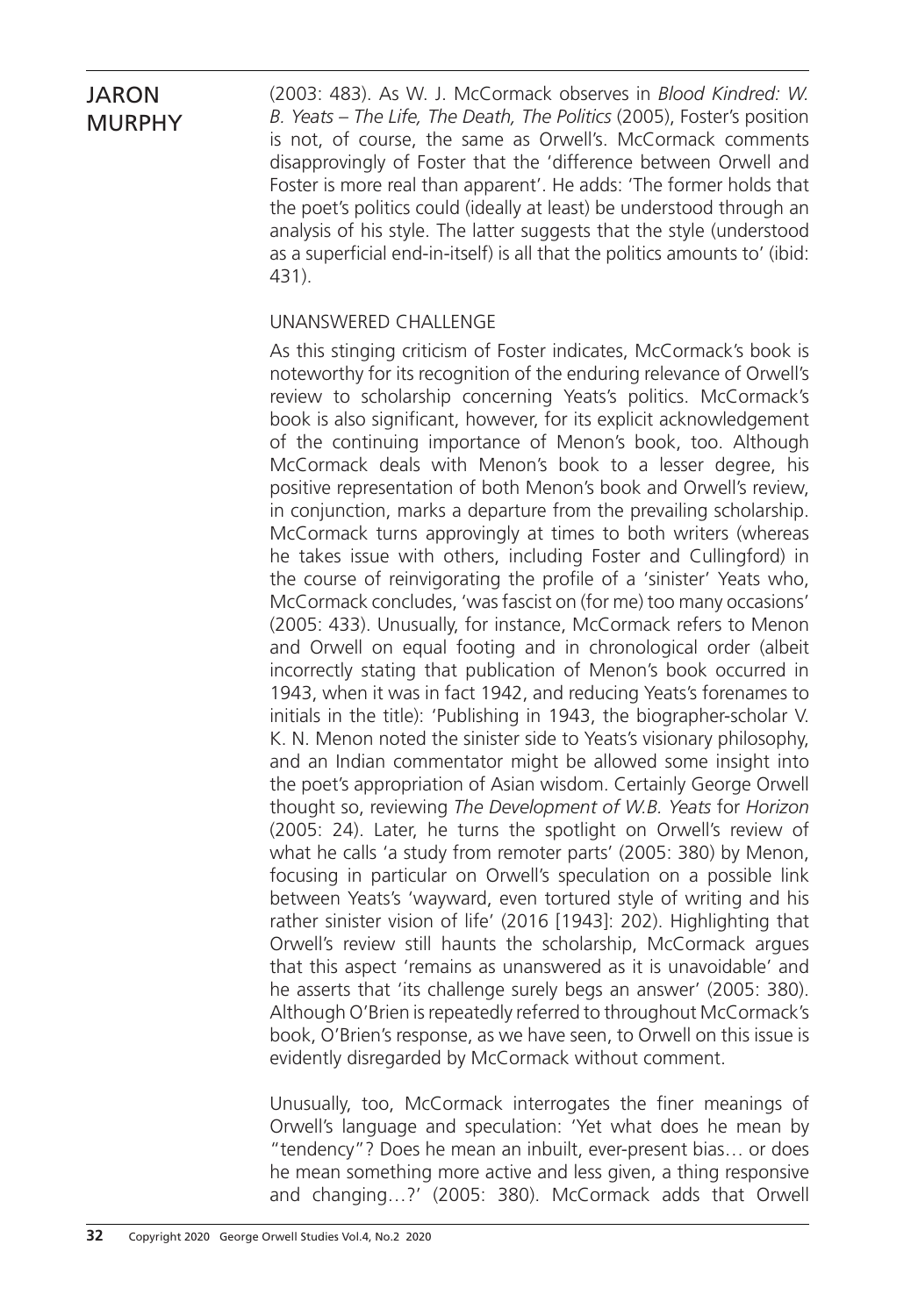'takes us further along a path of his unanswered questions', and then quotes Orwell's bombshell statements which, as we have also seen, are avoided by O'Brien: 'Translated into political terms, Yeats's tendency is Fascist. Throughout most of his life, and long before Fascism was ever heard of, he had had the outlook of those who reach Fascism by the aristocratic route' (2016 [1943]: 204). This leads into a rare critical reflection on the value and nature of Orwell's engagement with Menon's book:

Given that Menon's endeavour was to gauge 'the great poetry of Yeats's last days' against *A Vision*, Orwell has most usefully turned the argument into a historical direction. Yeats's tendency preceded fascism, he says, without quite committing himself to the extreme view that the poet was a fascist *avant la lettre*. Instead, he discriminates between the various routes to fascism, Yeats having travelled on or close to the aristocratic one. Again, Orwell's caution is evident in his choice of words. For Yeats was no aristocrat, and could only have travelled *in the style* of one (2005: 380-381).

Although McCormack rightly discerns some caution in Orwell's approach in the *Horizon* review, this caution is less evident, as we shall see, in Orwell's subsequent *Time and Tide* review (April 1943) where he states matter-of-factly that Yeats had fascist sympathies. Moreover, McCormack's point on 'historical direction' is not quite fair to Menon, whose endeavour (as the book title indicates) was to study the development of Yeats across his oeuvre. The historical direction Menon sets up, in fact, in regard to Yeats's preceding aristocratic bias, germane to Yeats's later fascist leanings, is reaffirmed in the Conclusion to his book through his immense disquiet over Yeats's authoritarian attitude (under the influence of Pound in particular); his recognition that 'in a long-term objective analysis, poetry has played a great and necessary part in human history and the integration of human relationships' (1942: 93); his sense that judgment of 'such a towering figure as Yeats' should be easier after the war when 'the immediate problems which confront us are solved and our sense of values reintegrated' (ibid); and his consciously interim position pending the verdict of posterity:

Until then one can only repeat the well-worn words that he was the last poet in the aristocratic tradition, and say that in his last days, with the bottom knocked out of his moral code, and unable to fully grasp the historical process, he fell back upon the pride and strength of the individual will, harping always on the type of nobility and greatness he had been brought up to accept. But his imaginative intensity never flagged, and everywhere his character and his personality stood out. Whatever the verdict of the future, his work will remain for ever the greatest personal document of our times (ibid).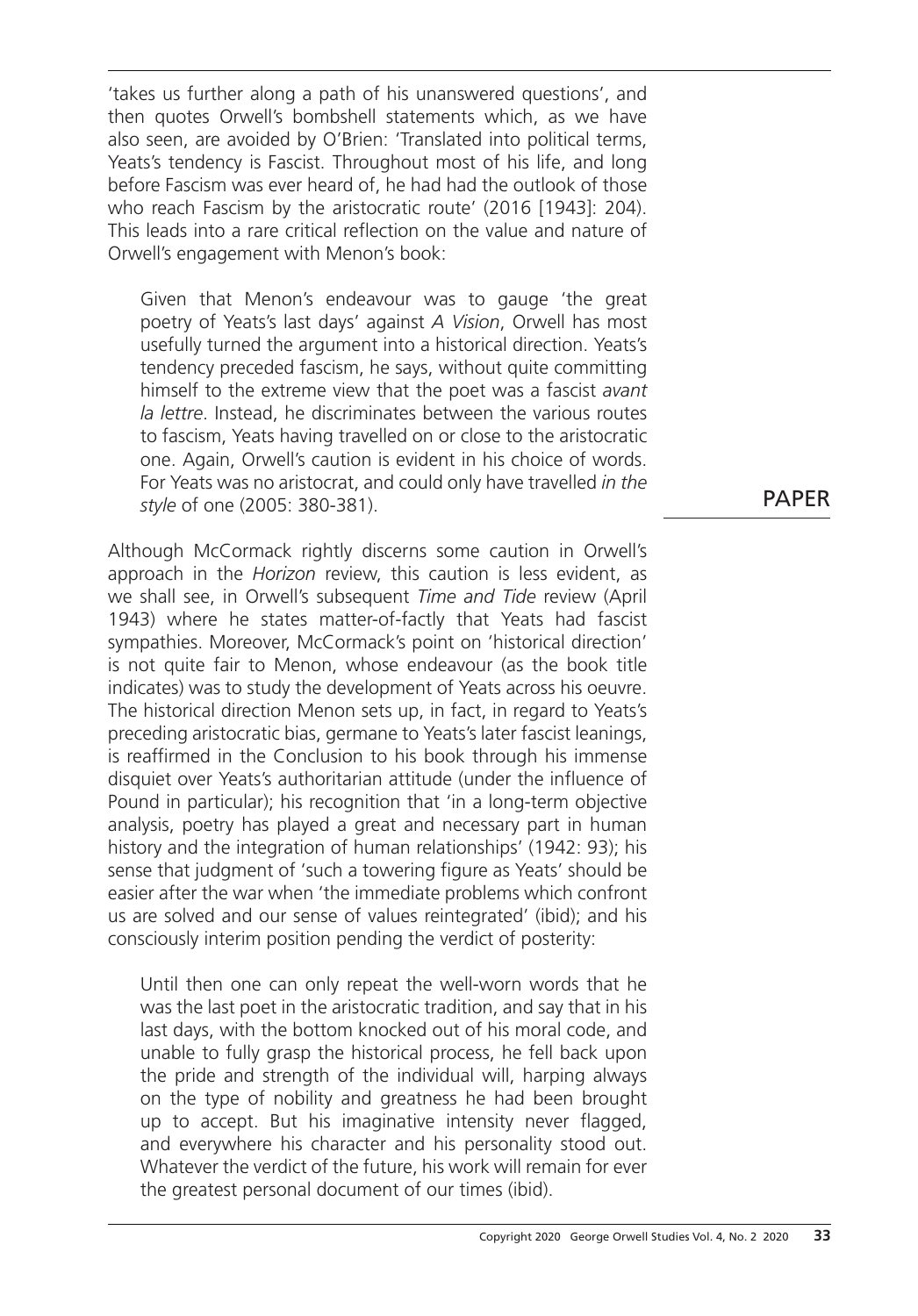McCormack later revisits the issue of a possible link between 'political tendency and literary style' (2005: 401). He provocatively draws a parallel between 'Yeats's staged decapitations and the brutalities of closed prison-camps' in the 1930s, and asserts: 'The challenge posed by Orwell and V. K. N. Menon remains unmet' (ibid). However, although McCormack rightly underscores both Orwell and Menon's enduring relevance to scrutiny of Yeats's politics, his engagement throughout is almost exclusively with the text of Orwell's review rather than Menon's book, too. Still, despite this shortcoming, the fact that he readily acknowledges Menon's seminal contribution (including highlighting Menon's Indian heritage as particularly beneficial to criticism of Yeats) and does not downplay or sever the connection between Orwell's review and Menon's book, could be seen to point towards a renewed sense of the importance of contextualisation in future scholarship. After all, while Menon's identity as the author of the Yeats book reviewed by Orwell is obviously no secret, and descriptions of him such as those by McCormack (for example, 'biographer-scholar' and 'Indian commentator') are sufficiently accurate, it remains that so little is widely known of who Menon was (in biographical and professional detail) whereas Orwell's life and works have been extensively covered by generations of biographers and critics. This huge disparity is not helped by quotation from Menon's book, if it occurs at all, tending to be via quotation from Orwell's review. Two issues are, therefore, sorely in need of scholarly attention: firstly, the lack of direct engagement with the text of Menon's book; and secondly, the lack of proper contextualisation of these two texts and writers, including reference to Orwell's subsequent review of Menon's book (in *Time and Tide*) and his broader professional relationship with Menon at the BBC.

#### A Remarkable Man

As several volumes of *The Complete Works of George Orwell* (under the general editorship of Peter Davison) indicate in periodic fragments, the professional association between Orwell and Menon both predates and post-dates Orwell's first review of Menon's book (in *Horizon*, January 1943) by some time and is quite extensive. Volume XV, entitled *Two Wasted Years 1943* (1998), shows that there was even a role reversal. *Talking to India* (November 1943), 'which was published by George Allen & Unwin' and which Orwell 'edited and contributed to' (Davison 1998c: 320), was reviewed by Menon (*Tribune*, 26 May 1944) 'who had broadcast frequently for Orwell' (1998c: 324) at the BBC. Menon is also explicitly mentioned by Orwell in relation to the target audience in the Introduction, where he refers to 'a respectable number of Indian novelists and essayists (Ahmed Ali, Mulk Raj Anand, Cedric Dover and Narayana Menon, to name only four) who prefer to write in English' (1998c: 322). E. M. Forster, who endorsed Menon's book, was among the contributors: 'Author of *Howards End* and *A Passage to India*,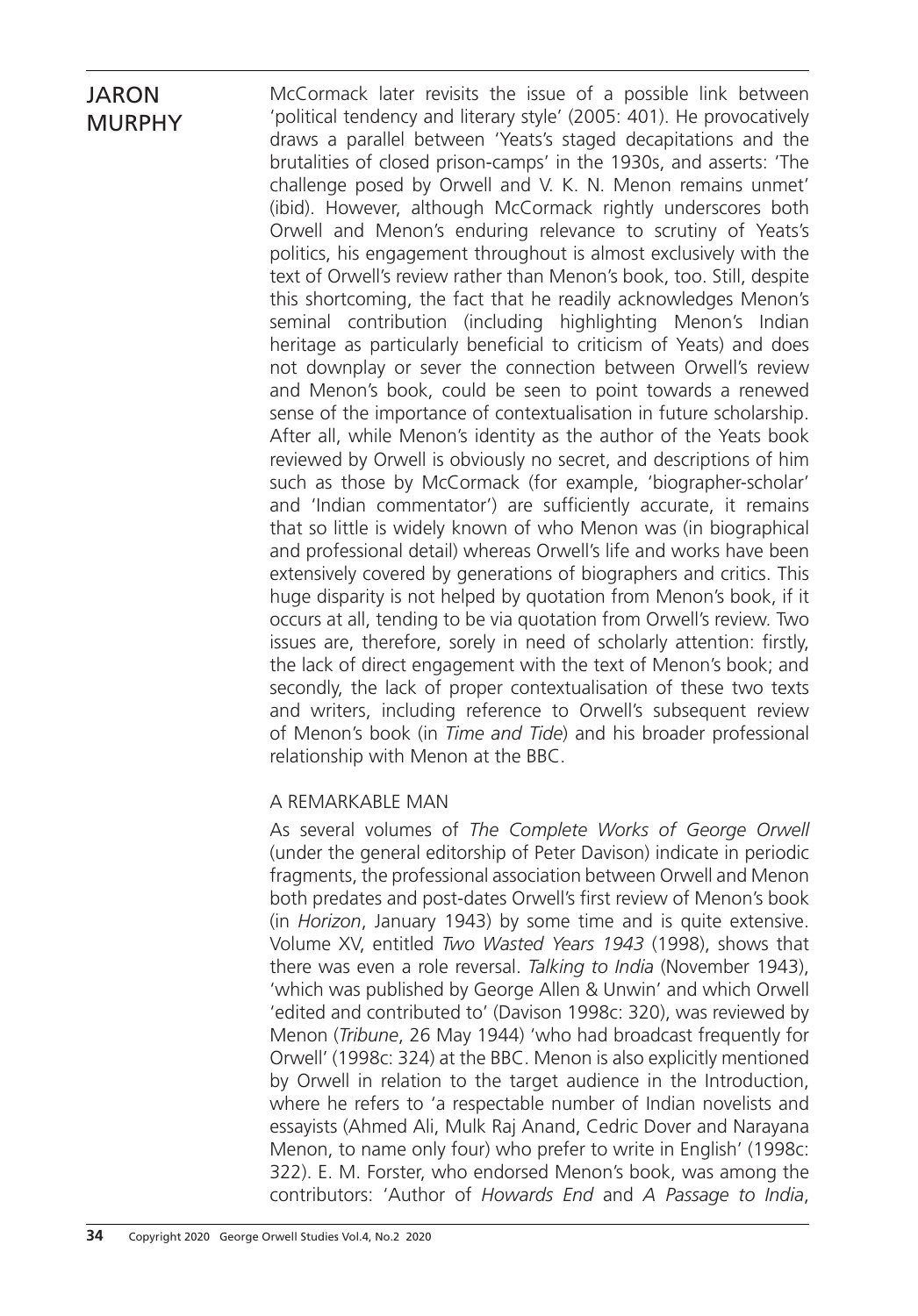etc' (1998c: 323). Although too copious to detail here, Orwell's BBC Indian Service-related correspondence includes, from 25 April 1942, dealing with frequent broadcast talks on literary and cultural topics and musical selections handled by Menon (who was a musician descended from musicians, as Grierson discloses in the Preface to Menon's book) as well as contracts for and payments to Menon for his broadcast contributions. In his note to Orwell's letter to 'Mr. Menon' dated 25 April 1942, in Volume XIII entitled *All Propaganda is Lies 1941-1942* (1998), Davison mentions that Menon later 'arranged Indian music (with S. Sinha) at the "Indian Demonstration" on 31 January 1943 at the London Coliseum' (2001 [1998a]: 285).

Mr or Dr Menon, as Orwell (or rather, Eric Blair) usually refers to him in the correspondence, was clearly a remarkable man: highly talented and competent, more than willing to co-operate with and assist Orwell, prepared to tackle diverse subjects (including at short notice), and duly described in glowing terms by Orwell to other correspondents – as 'gifted', for example, in a letter to Alex Comfort dated 13 July 1943 (Davison 1998c: 169). Some of the more notable events, in the context of their mutual interest in Yeats, were: a broadcast talk booked for Menon 'on the anti-Fascist Youth Rally' and 'Signed: Z. A. Bokhari' (Davison 2001 [1998b]: 29) in September 1942; a letter from Orwell to E. M. Forster about Menon's book in November 1942, suggesting it 'will, I think, be suitable to mention in your next talk' (Davison 2001 [1998b]: 182); and in December 1942, Menon's participation with, among others, Orwell and T. S. Eliot in the *Voice* radio magazine programme on the theme 'Oriental Influence on English Literature' (Davison 2001 [1998b]: 211), which featured several poems by Yeats.

Furthermore, Orwell saw fit to review Menon's book a second time. His lesser known review for *Time and Tide* (17 April 1943) adopts a more straightforward and conversational approach (including a humorous reference to Yeats's occult beliefs as 'yogey-bogey') and comes across as more admiring of Yeats the poet despite being highly critical, again, of Yeats's occult preoccupations and political leanings (Orwell 1998 [1943]: 71). Orwell commences by focusing on the 'three main phases' of Yeats's development and works up to an excoriating portrayal of Yeats's hatred 'of the modern world', 'the democratic, rationalistic outlook' and 'the concept of human equality', highlighting the occult elements and ominous implications of *A Vision* (1998 [1943]: 70). Orwell states matter-of-factly that Yeats was 'sympathetic towards Fascism, at least the Italian version of it', reiterating the influence on Yeats of 'Ezra Pound and various Italian thinkers' but also that Yeats might not have followed, ultimately, in the direction of Pound (ibid). Nevertheless, Orwell discharges a highly explosive statement: Yeats's 'The Second Coming' (1920) does not imply disapproval,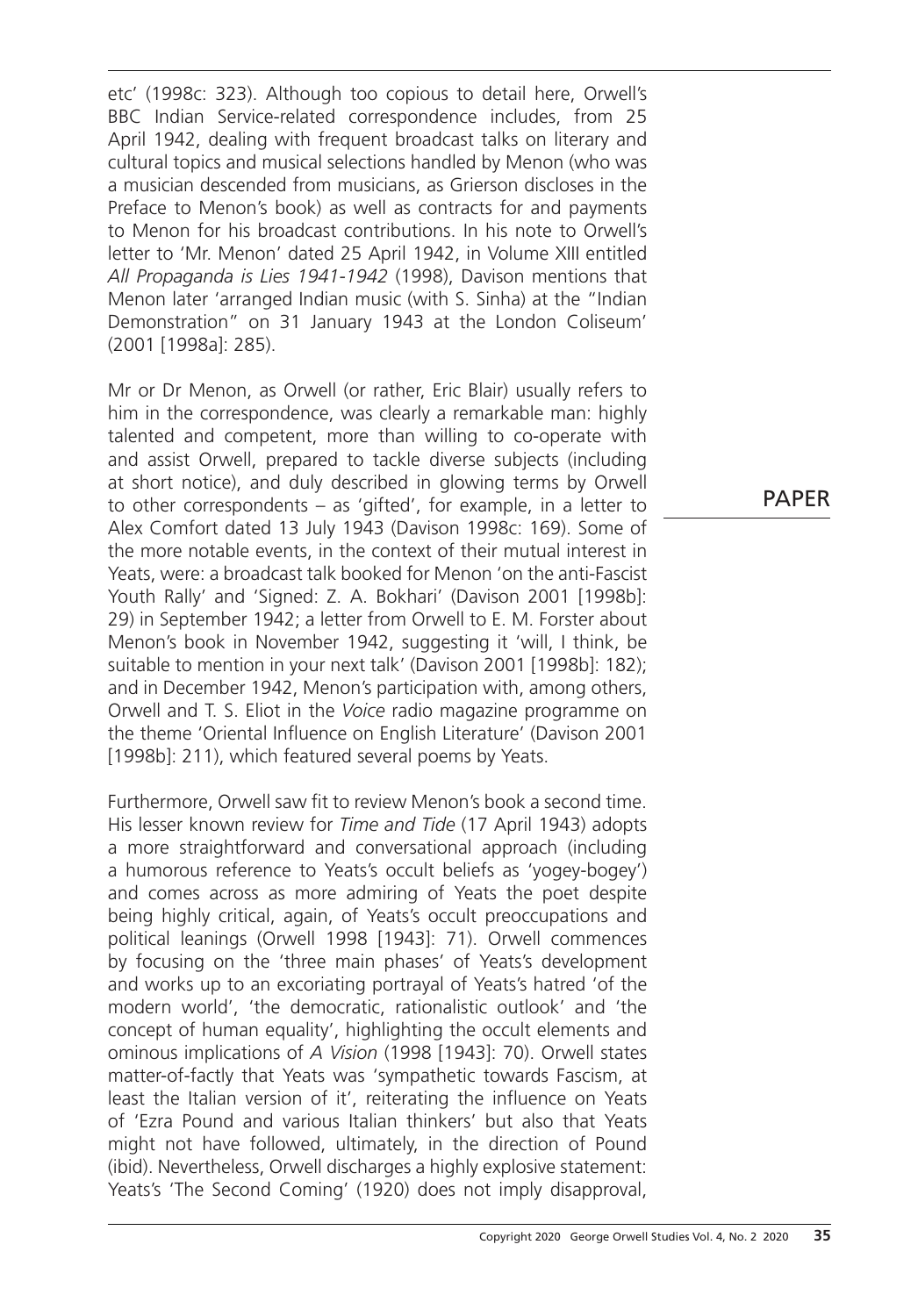he says, even though 'the rise of the Nazis seems to be foretold' (ibid). Notably, Orwell distinguishes to a greater degree between Yeats's politics and literary achievement: 'As Mr Menon rightly says, Yeats's acceptance of Fascism is a "disquieting symptom", but it in no way detracts from the interest of his literary development' (1998 [1943]: 70-71). As a result, Orwell concludes with high praise for – rather than, as in the first review, a chilling warning about – Yeats's writings, and once again approves of Menon's study: '[Yeats's] life was devoted to poetry with a completeness that has been very rare among the English-speaking peoples, and the results justified it. In spite of some patches of absurdity it is an impressive story, and Mr Menon retells it with great delicacy and acuteness' (1998 [1943]: 71).

The overall relation between Orwell and Menon, then, is much broader in its scope and more complex in its details than scholars, in the main, have cared to research and report. Instead, for many years, Orwell's first review has been largely prioritised at the expense of Menon's book in regard to the debate over Yeats's alleged fascist leanings. Therefore, this paper calls for a change to this unsatisfactory state of affairs through reinstatement of Menon's book to its due level of importance as both the precursor to and subject of Orwell's reviews. This level of importance Orwell himself clearly respected. It is incumbent on scholars to rebalance critical treatment of, and thus to reconnect, these texts through enhanced contextualisation in a suitably unified rather than fragmentary manner. This will require greater recognition and appreciation of both writers as a) key instigators of, and contributors to, what is still an ongoing debate concerning Yeats and fascism, and b) professional associates at the BBC.

Moreover, hopefully further biographical and professional details could be ascertained beyond Menon's work with Orwell for the BBC and Menon's book on Yeats (in which he is referred to, on the title page, as 'Senior Carnegie Scholar in English at the University of Edinburgh' and which, according to Davison on p. 289 of Volume XIV, is the only book by Menon listed in the British Library). While images of Orwell have proliferated in the scholarship and, in the 21st century, on social media, many scholars are likely to have never seen an image of Menon to know what he even looked like. A BBC blog by Professor James Procter, entitled 'The Empire Scripts Back' and dated 26 October 2018, contains a shadowy black-and-white BBC group photograph from December 1942 which includes 'BBC music producer Narayana Menon' (Procter 2018), amusingly on the far right, as well as Orwell and T. S. Eliot. As Menon's side profile and obscured features seem aptly to suggest, there was certainly more to the mysterious Dr Menon than meets the eye. Scholarship that expressly illuminates, so to speak, who Menon was and what he achieved in his life and career would be a long overdue and, surely, welcome development in Orwell studies.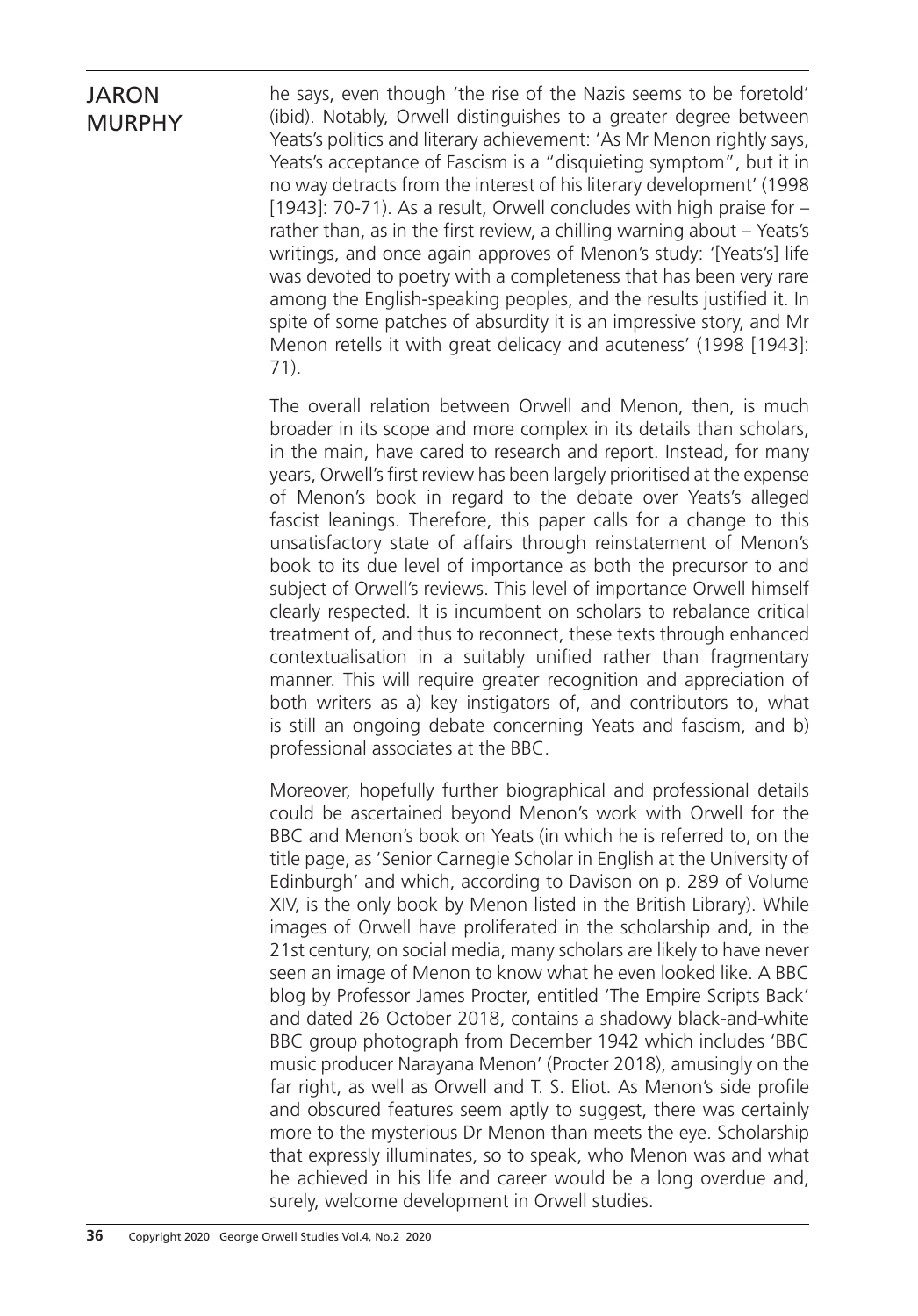#### **REFERENCES**

Allt, Peter and Alspach, Russell K. (eds) (1957) *The Variorum Edition of the Poems of W. B. Yeats*, New York: The Macmillan Company

Bloom, Harold (1975 [1973]) *The Anxiety of Influence: A Theory of Poetry*, Oxford: Oxford University Press

Cullingford, Elizabeth (1984 [1981]) *Yeats, Ireland and Fascism*, London: The Macmillan Press Ltd

Davison, Peter (ed.) (2001 [1998a]*) Collected Works of George Orwell, Vol. XIII: All Propaganda is Lies 1941-1942*, London: Secker & Warburg

Davison, Peter (ed.) (2001 [1998b]) *Collected Works of George Orwell, Vol. XIV: Keeping Our Little Corner Clean 1942-1943*, London: Secker & Warburg

Davison, Peter (ed.) (1998c) *Collected Works of George Orwell, Vol. XV: Two Wasted Years 1943*, London: Secker & Warburg

Foster, R. F. (2003) *W. B. Yeats: A Life II. The Arch-Poet 1915-1939*, Oxford: Oxford University Press

Freyer, Grattan (1981) *W. B. Yeats and the Anti-Democratic Tradition*, Dublin: Gill and Macmillan Ltd

Jeffares, A. N. and Knowland, A. S. (eds) (1975) *A Commentary on the Collected Plays of W. B. Yeats*, Stanford: Stanford University Press

PAPER

MacNeice, Louis (1941) *The Poetry of W. B. Yeats,* Oxford: Oxford University Press

McCormack, W. J. (2005) *Blood Kindred: W. B. Yeats* – *The Life, The Death, The Politics*, London: Pimlico (Random House)

McGarry, Fearghal (2005) *Eoin O'Duffy: A Self-Made Hero*, Oxford: Oxford University Press

Menon, V. K. Narayana (1942) *The Development of William Butler Yeats*, Edinburgh: Oliver and Boyd

Menon, V. K. Narayana (1960 [1942]) *The Development of William Butler Yeats*, Edinburgh: Oliver and Boyd, second edition

O'Brien, Conor Cruise (1988 [1965]) *Passion & Cunning: Essays on Nationalism, Terrorism & Revolution*, New York: Simon & Schuster

Orwell, George (2016 [1943]) Review: V. K. Narayana Menon, *The Development of William Butler Yeats*, Davison, Peter (ed.) *George Orwell*: *Seeing Things as They Are: Selected Journalism and Other Writings*, London: Penguin Books pp 202-207

Orwell, George (1998 [1943]) Review of *The Development of William Butler Yeats* by V. K. Narayana Menon, Davison, Peter (ed.) (1998c) *Collected Works of George Orwell, Vol. XV: Two Wasted Years 1941-1943*, London: Secker & Warburg pp 69-71

Procter, James (2018) The Empire scripts back, bbc.co.uk, 26 October. Available online at https://www.bbc.co.uk/blogs/bbchistoryresearch/entries/75ecb85c-7c40-4eca-b9bb-8e5f5195ce70, accessed on 20 September 2020

Tompsett, Daniel (2018) *Unlocking the Poetry of W. B. Yeats: Heart Mysteries*, New York: Routledge

Wade, Allan (1954) *The Letters of W. B. Yeats*, London: Rupert Hart-Davis

White, Terence de Vere (1966) *Kevin O'Higgins*, Dublin: Anvil Press

Yeats, W. B. (2008 [1926]) *A Vision* (dated 1925, published 1926) Paul, Catherine E. and Harper, Margaret Mills (eds) *The Collected Works of W. B. Yeats: Volume XIII*, New York: Scribner